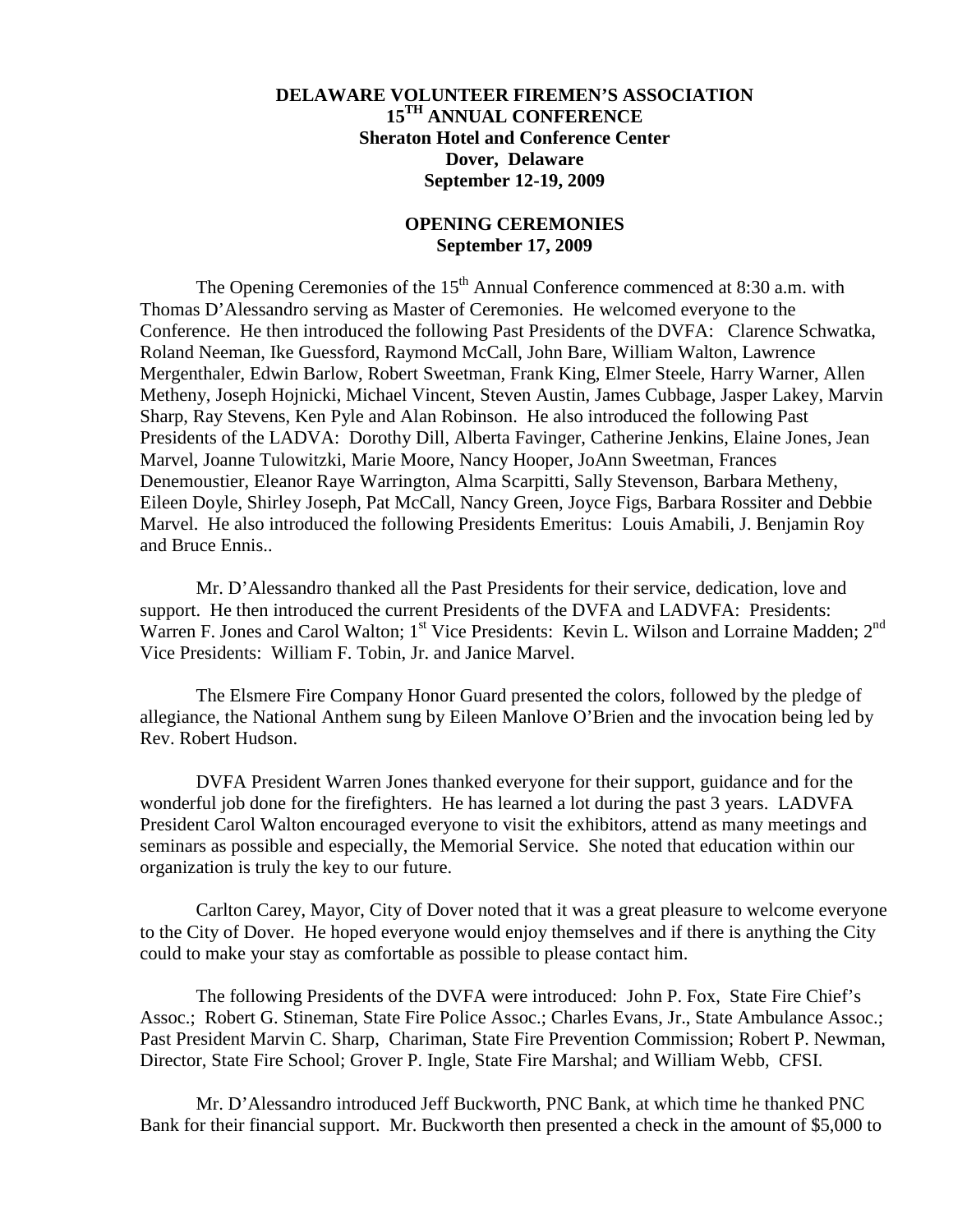the Association. President Emeritus Bruce Ennis honored the following members who have achieved 50 years of dedicated service:

**Aetna Hose Hook and Ladder Goodwill Frank Beers Goodwill** 

Glenn Collins

Paul I. Nickerson Fred W. Long Thomas W. Nickerson, Jr. Ronald M. McLucas J. Benjamin Roy, Jr. Thomas M. Golder **Houston** James A. Johnson Ted Yerkes

**Christiana Marydel** Raymond H. McCall, Jr. John Shults

**Clayton** James Les States James E. Turne, Jr. Gray Hollis

**Delaware City** Robert C. Janiszewski, Sr. **Memorial**

**Dover** Charles H. Boyer **Mill Creek**

**Elsmere** John Rossiter **Milton** George R. Mills George Sherman

**Felton** Fred W. Castper, Jr. **Seaford** Robert L. Biddle C. Bryan Bennett Joseph R. Sherwood Jehu Warrington

**Five Points Wilmington Manor** Richard DeWitt John C. Wilson, Jr. Michael H. Mundy, Sr. Donald G. Winnington **Frankford** James L. Updyke John E.Bare. Sr.

 $\overline{\text{Charles Hitchens}}$  Joseph Scarmozzi **Bridgeville** William Thatcher, Jr. Ken McIlvain James Worrall, Sr.

# **Hockessin**

**Cheswold** David P. Roser

 Joe Lepore Jack Lepore

Richard H. Caldwell

Frank Santak, Jr.

Richard Wright

 The **Civilian Recognition Award** was presented to Joshua Schwartzentruber, for saving the life of his father by performing CPR after he suffered a heart attack. His father has now made a full recovery.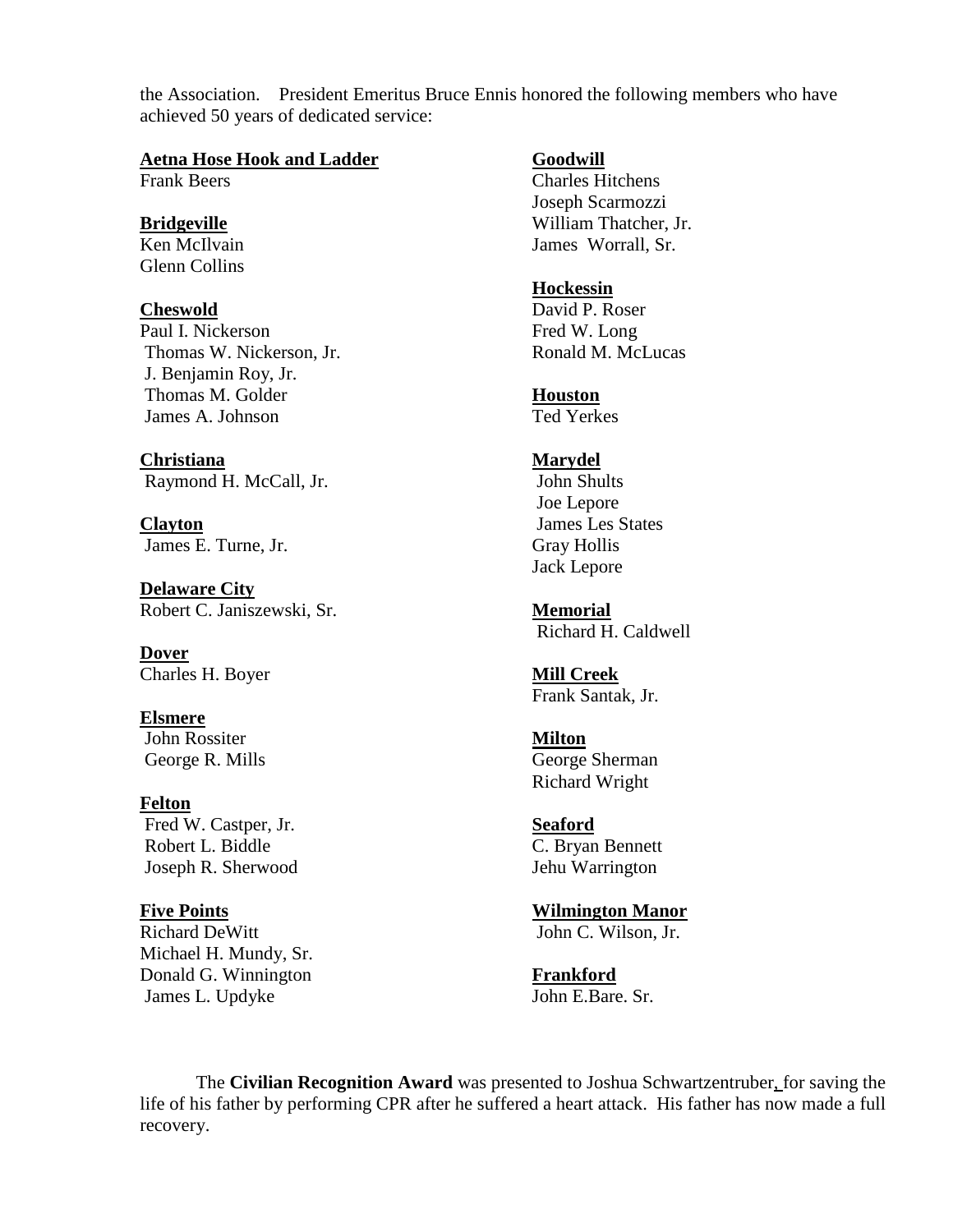Charles Emerson inducted the following into the **Firefighters Hall of Fame**: Charles Bostick (Fireman of the Year); Anthony Consalo, Christopher Jones, Donnie Foraker, Jerry Wales, Brian Jackson and John Osika (Heroic Firemen of the Year); Mike Lowe (Ambulance Attendant of the Year); Chuck Snyder (Fire Chief's Assoc.); Charles Evans, Susan Willis(EMT's of the Year), James Cina (Philip S. Young Lifetime Achievement) and Ron Marvel (President 2006-2007).

 President Carol Walton and Karen Gebhart honored the following members who have achieved 50 years of dedicated service:

### **Aetna Hose Hook and Ladder Cheswold**

Elizabeth Cameron

Barbara Bilbrough **Harrington** Cora Conner Virginia Shulties Ruth Ogden Virginia Cubbage **Magnolia** Nancy Scotton Doris Semans Alice Van Pelt Pat Wilson **Bridgeville** Francis Ziegler Angie Custer

**Elsmere**

**Five Points** Mary Ann Hogan **Delmar**

**Goodwill** Lois Oneschuk **Odessa**

**Holloway Terrace** Virginia Guessford Lauretta (Vickie) Ganora Catherine Hutchinson

**Minquadale** Elaine Shetzler Dorothy Eastridge Elisie Shockley

Catherine Gregg Francis Denemoustier

**Claymont Clayton** Rose Kukick

Margaret Sipple

Bea Stout **Dagsboro** Georgiana Ketterman

Joyce Figgs

 Helen Coleman Jean Faries Mary O' Grady Pauline Shickley Marge Shuppard Marcia Wheeler

Lynn Warner inducted the following ladies into the LADVFA **Hall of Recognition:**

New Castle County: Virginia Yeager, Brandywine Hundred Kent County : Jerry Lynch, Cheswold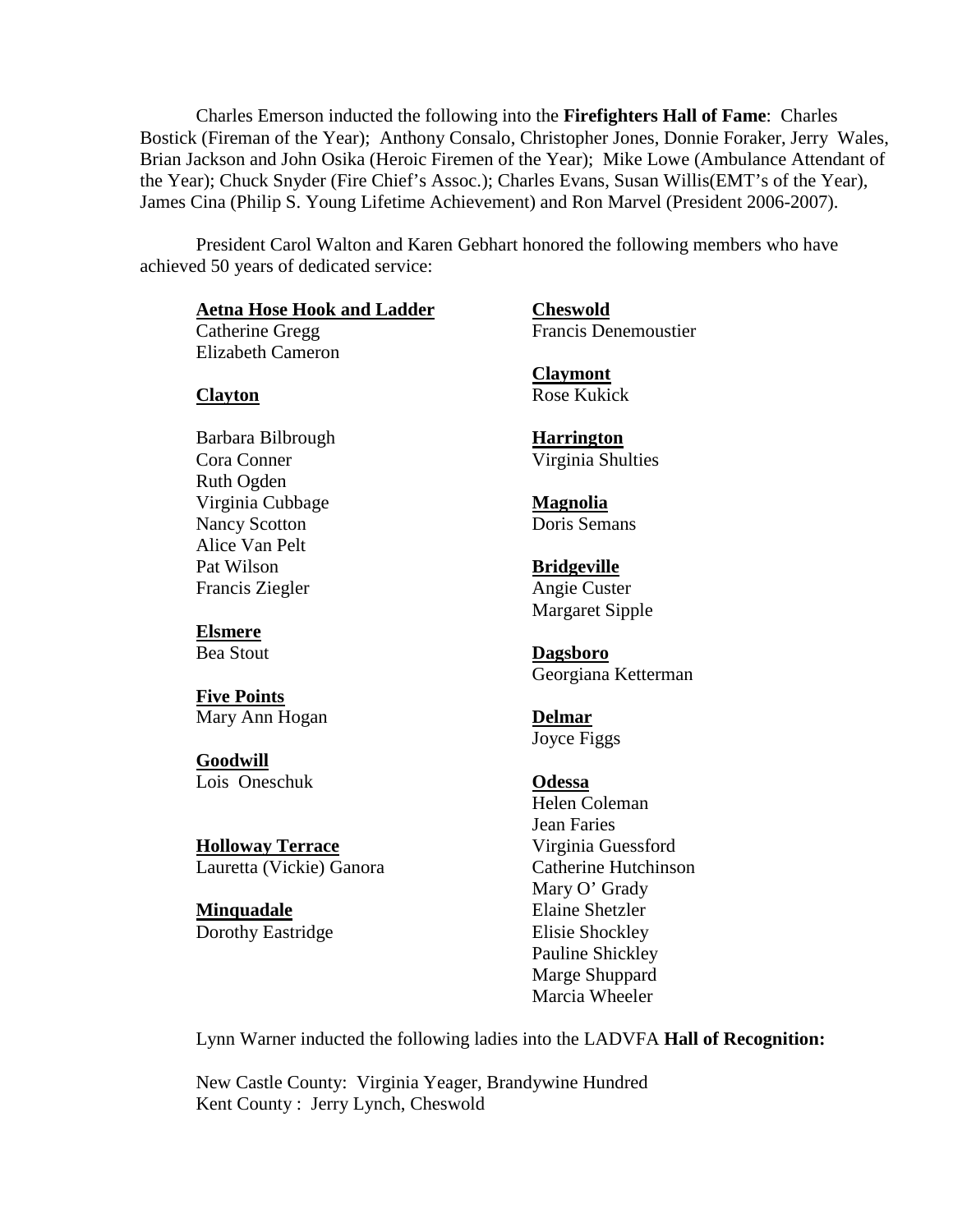Sussex County: Janet Swain, Memorial Immediate Past President: Debbie Marvel, Seaford

 Carleton Carey presented the **Fireman of the Year Award** to Past President M. Frank King.

 A video was then presented on the "many faces of the fire service". President Jones reinforced "family" in the fire service, reiterating that "we are all family",

 Mr. D'Alessandro thanked the members of the Conference Committee for all their help and support during the Conference. LADVFA Chaplain, June Wagner, offered the closing prayer. The opening ceremony concluded at 10:20 a.m.

…………………………………………………………………

### **2009 DVFA CONFERENCE MEETING**

## **ORDER OF BUSINESS 11:00 Hours Thursday, September 17, 2009 Venetian Ballroom – Sheraton Dover Hotel Dover, DE**

President Jones convened the business meeting of the  $15<sup>th</sup>$  Annual Conference of the Delaware Volunteer Firemen's Association at 11:00 a.m. in the Venetian Ballroom of the Sheraton Dover Hotel. Rev. Robert Hudson offered the invocation, followed by the pledge of allegiance, which was led by Past President William G. Walton, Sr.,

 $1<sup>st</sup>$  Vice President Lorraine Madden and  $2<sup>nd</sup>$  Vice President Janice Marvel of the LADVFA welcomed everyone to Conference '09 and extended best wishes for a successful conference. Past Presidents of the LADVFA, Catherine Jenkins, Barbara Metheny and Shirley Joseph extended greetings and wishes for a successful conference. They assured the DVFA of their support.

President Jones made the following Conference appointments:

- Credentials: Charles Frampton, 11-Chairman; Charles H. Boyer, 46, and Richard Toulson, 87
- Sergeant at Arms: John Smith, 16; William Walton, Jr., 14; Joseph Zeroles, 47; Rod O'Neal, 51; Mike Lowe, 81 and Doug Butler, 87
- Flowers & Cards: Edwin S. Barlow, 20; Marvin C. Sharp, 42; and John E. Bare, Sr., 76
- Committee to visit LADVFA Meeting: Marvin C. Sharp, 42; William G. Walton, Sr., 16; John E. Bare, Sr., 76 and Roland Neeman, 48
- Parliamentarians: Frank King, 51; Joseph W. Hojnicki, Sr., 22; and Norman Batchelor, 83.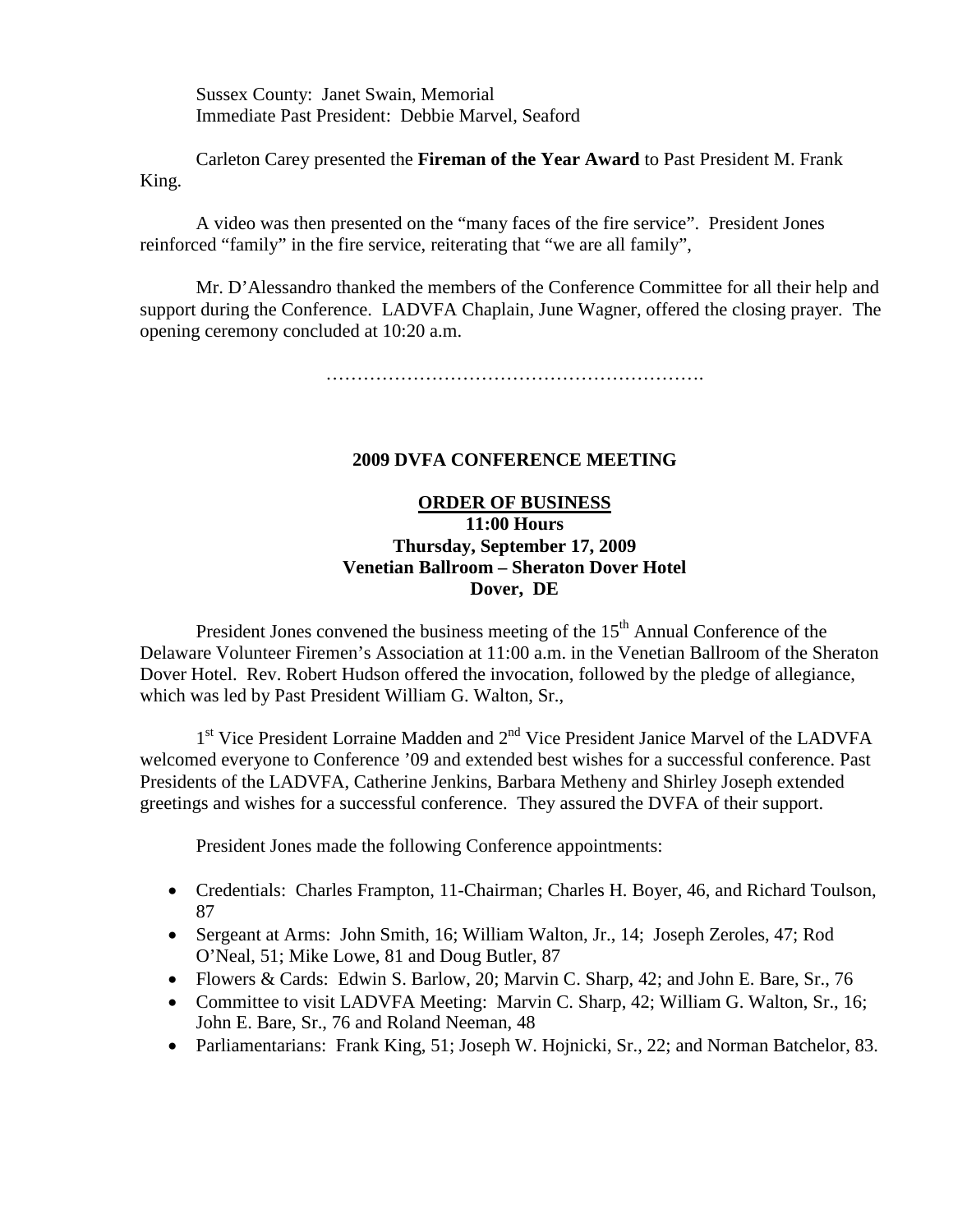# **CONFERENCE GROUND RULES AND CONDUCT**

 No Hats, No Smoking in the Hall, and all Cell Phones and Pages to be turned off or placed in the silent mode. In order to speak, rise and be recognized by the Chair. Prior to addressing the Conference, state your name and the fire company you are representing.

# **READING OF COMMUNICATIONS**

Executive Secretary Cubbage read the following communications:

## **2009 DVFA CONFERENCE COMMUNICATIONS**

## **Since the last Executive Committee meeting I have received thirty eight (38) communications.**

- Letter from the Clayton Fire Company endorsing Kevin L. Wilson for President of the DVFA Letter from the Sussex County Firemen's Assoc endorsing William F. Tobin for First Vice President of the DVFA
- Letter from the Indian River Fire Company endorsing William F. Tobin For First Vice President of the DVFA
- Letter from the New Castle County Firefighters Association endorsing Charles W. Frampton for Second Vice President of the DVFA
- Letter from the Hartly Volunteer Fire Company endorsing J. Allen Metheny for Treasurer of the DVFA
- Letter from the New Castle County Firefighters Association endorsing Leslie McCourt for the Office of Director from New Castle County for the DVFA
- Thank you Letter from the E. James Monihan, Jr. family for our support after His passing
- Thank you letter from the Lewes Fire Department thank the DVFA for their Assistance with funeral arrangement for DVFA PP E. James Monihan, Jr.
- Two Thank you note from the family of LADVFA PP Julia Mast
- Letter from Citizens Bank donating \$10,000 to the DVFA for the Conference As a Partner in Progress
- Two Letters from the Seaford Volunteer Fire Dept, one support the Name Change and the other opposing the move to Dover Downs
- Letter from the Hartly Volunteer Fire opposing the move to Dover Downs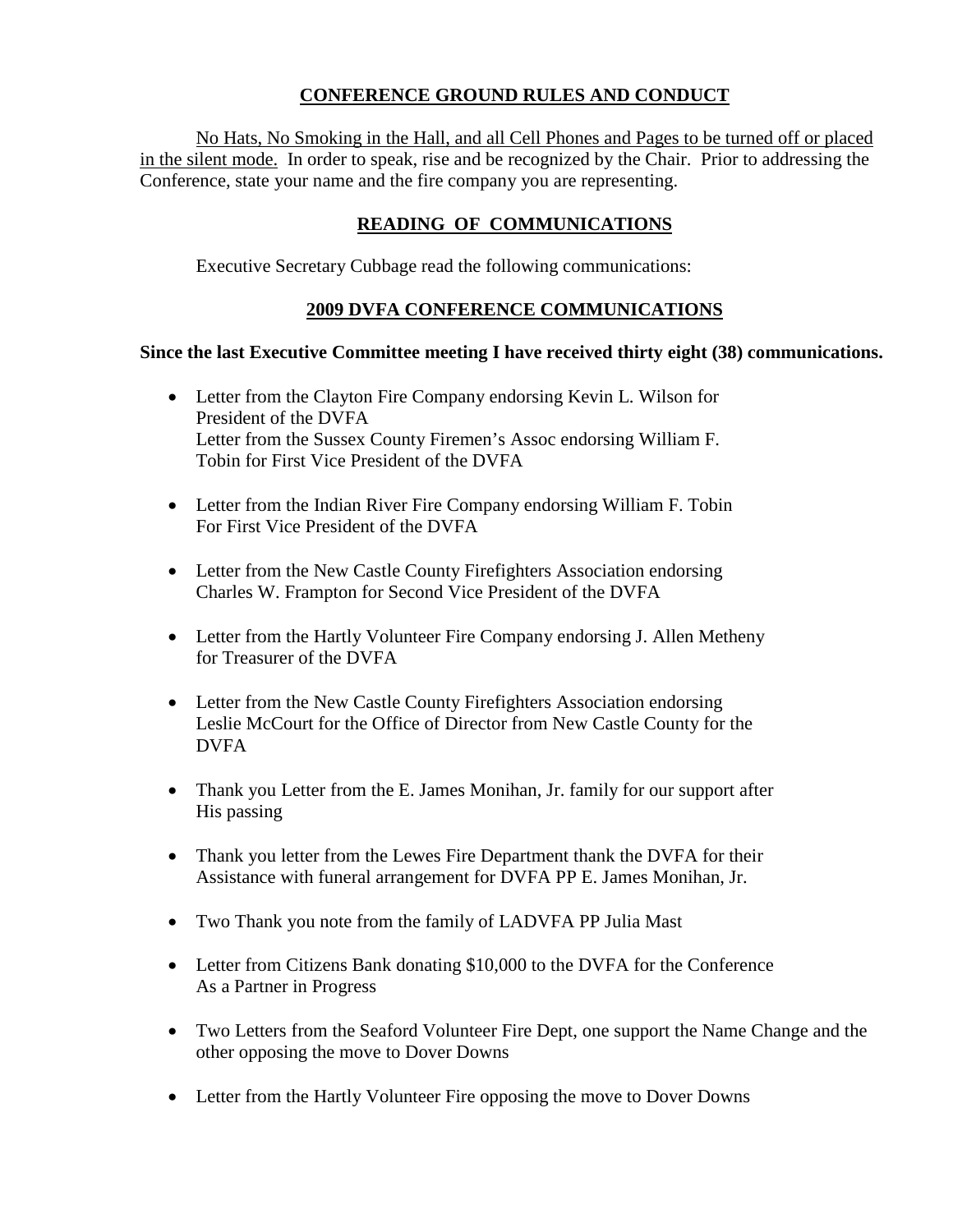- Letter from Citizens Hose Company opposing the move to Dover Downs
- Copy of a Letter from the Georgetown Fire Company to Governor Markel Regarding the FY-2010 State Budget
- Two letters from Aetna Hose, Hook and Ladder Co. in regards to DVFA operations and the proposed DVFA budget
- Letter from Rep. Daniel B. Short in regards to the FY-2010 State Budget
- Letter from the Dover Fire Department in regards to the DVFA Budget
- Letter from the New Castle County Firefighters Assoc. in regards to Emergency Service Corp
- Letter from Volunteer Hose Company in regards to the Emergency Service Corp
- Letter from Minquadale Fire Company in regards to the Emergency Service Corp
- Letter from Rep. Earl G. Jaques, Jr. advising he cannot attend conference due To a previous engagement
- Letter from Rep. William J. Carson congratulating DVFA Exec Sec Cubbage for His appointment to the 800 MHz In-Building Communications Committee by Governor Markel
- Copy of a letter from Jacob E. Morente to George Kerr in regards to Scholarships
- Copy of a letter from DEMA to the Houston Fire Company in regards to Home Land Security sub grant
- Copy of a letter from DEMA to the Christiana Fire Company in regards to a FEMA grant application
- Invite from the Bridgeville Volunteer Fire Company announcing plans for their  $100<sup>th</sup>$ Anniversary
- Copy of a letter from Dover Downs in regards to the Site Selection Comm. and A possible move for Conference in 2011, 2012 & 2103
- Thank you letter for the DVFA donation to the Thurman & Hilda McCabe Adams Family Fund at the Delaware Community Foundation
- Thank you notes from (Seven) members of the General Assembly
	- Sen. Bruce C. Ennis
	- Sen. Bethany Hall-Long
	- Rep. John L. Mitchell, Jr.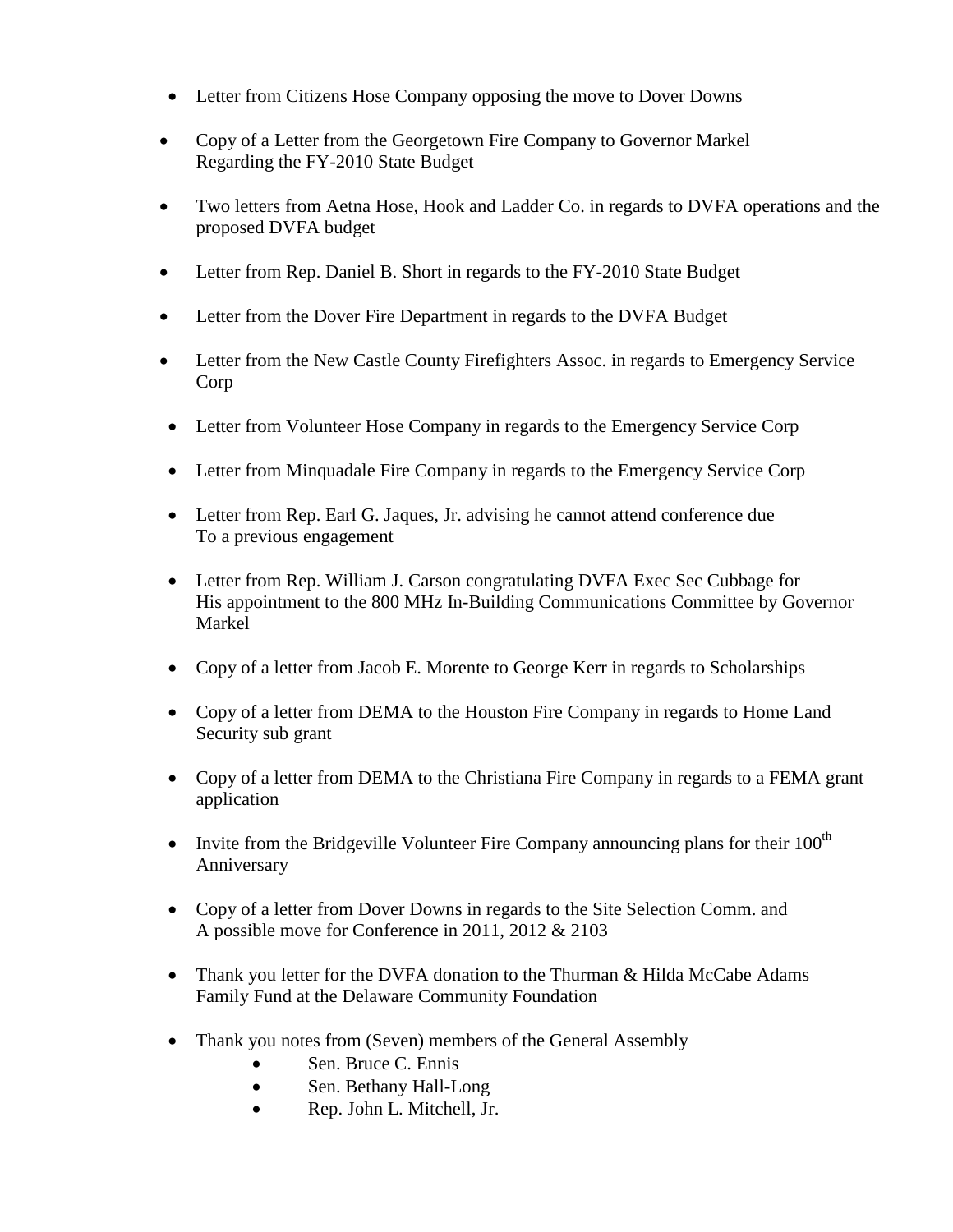- Rep. Melanie George Marshal
- Rep. Earl G. Jaques, Jr.
- Rep. Gerald W. Hocker
- Rep. E. Brad Bennett

A motion was made by Secretary Cubbage, seconded by Joe Zeroles, that the communications be received and spread upon the minutes of this Conference. Motion carried.

 President of the LADVFA, Carol Walton, reported a total membership of 2,587; cash and other donations to the fire departments, minus one company, of \$807,908.95.

## **REPORT OF OFFICERS**

**President Warren F. Jones:** He tried to communicate during this past year with each company with the goal of recruit and retention. There is a now a grant committee in place. There is a committee working on a "*President's Handbook*". Past President Robinson reported that they are following "Robert's Rule of Law". They requested every fire company to submit information on "what they want". The Committee needs your input. This is still a "work in progress". They are hoping to have a book available by Conference 2010. He reiterated that the Committee needs to know "what you want as a final product". A meeting was held with Delaware City concerning the murder trial surrounding the death of Michelle Smith - it is important to stay out of the court room. Letters were sent to the Governor and to members of the Legislature. They have been very positive. Bill Tobin will be the new Chairman of this Committee. The Government Affairs Committee has approved the following recommendations:

**First Vice President Kevin L. Wilson:** He re-emphasized voter registration; all members are encouraged to register and get out and vote. Recruitment and retention – need to get information of what will work in our own company. Communications – if you have people in your company who would like to be added to the list, please contact him.

**Second Vice President William F. Tobin:** He has learned that one person cannot accomplish everything. It is important that we stand united and work for the common goal. We need your ideas – please do not hesitate to contact him.

## **Treasurer J. Allen Metheny, Sr.:**

 He met with the Audit and Budget Committee and as of September 12, 2009, the balance in the Operating Account is \$425,591.26 and the balance in the Conference Account balance is \$334,294.63, respectively.

**Executive Secretary James L. Cubbage, Jr.:** Executive Secretary Cubbage has prepared and carried out the required duties and functions of the office since the last Executive Committee Meeting and have assisted the Conference Executive Committee in preparation for 2009 Conference.

I spent many hours at Legislative Hall for the last month of the session, attended numerous meetings with Governor Markell's staff and other state agency officials, meeting of the DEMA-DHSTPWG, SIEC meetings, two SFPC meetings, five County Meetings, DVFA Conference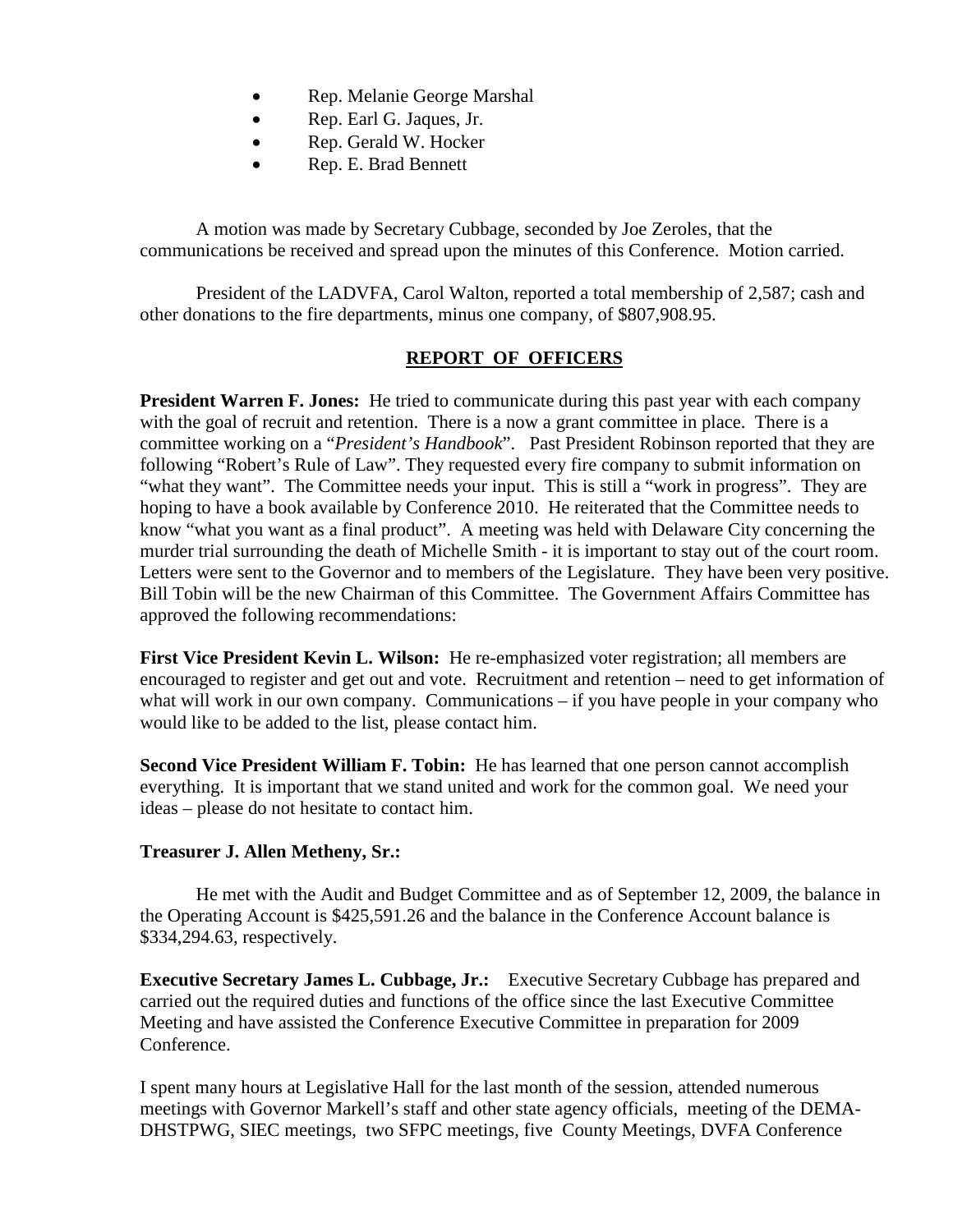committee, DVFA Past Presidents meeting, two 800 MHz meetings, Homeland Security Meeting, NIMS Comm. Meeting, DEMSOC Meeting, DHSTPWG T&E subcommittee, SERC meeting, and meetings with, DEMA, Three DVFA Officers meetings, DVFA Budget, DVFA Foundation, SAFER Grants, and a NIMS Meeting.

I also attended and the viewing and funerals of LADVFA PP Julia Mast and DVFA PP E. James Monihan, Jr.

I attended the MSFA Officer's Banquet and Annual Convention in Ocean City, MD, the CVVFA Convention in Newark. During the months of June, July & August the position devoted 576.5 hours and traveled 2,685 miles to support the Association

 A motion was made by Secretary Cubbage, seconded by Richard Perillo, that all reports of the officers be accepted and spread upon the minutes. Motion carried.

 President Emeritus, Bruce Ennis, thanked President Warren Jones for his dedication during the past three years.

# **REPORTS OF AFFILIATED ASSOCIATIONS**

**Introduction of Guests by DVFA Past President Stephen P. Austin:** Past President Austin introduced the following out-of-state guests:

President, Pennsylvania State Firemens Assoc., Jim Millane; President, Virginia State Firefighters Assoc, Ron Black; Delmarva Volunteer Firemen's Assoc. 2<sup>nd</sup> Vice President, Ted Walius; and Cumberland Valley Volunteer Firemen's Assoc. President.

**DVFA Foundation, Chairman, Stephen P. Austin:** A meeting was held in April; books have been audited, results are in the packet. A scholarship application was submitted for two interested individuals.

**Delaware State Fire Prevention Commission, Chairman, Marvin C. Sharp:** He thanked the officers of the DVFA while they went through the Sunset Committee process. We don't tell people what we're doing – it's very, very obvious what we do! They have been working on Title 16 with the Standards Committee and hope to have a rough draft by the end of the year or early next year. He introduced Past Chairmen of the Commission: Roberts, McMahon and Betts. He offered the help of the Commission in any way possible.

**Delaware State Fire Marshal Grover P. Ingle:** They will be submitting electronically the International Code Council of Residential Sprinklers. They need your support at the Code meetings in October, which will be held in Baltimore,MD.

One employee has retired (Chief of Technical Services) and a Deputy Fire Marshal has been hired in New Castle County.

**Delaware State Fire School Director Robert P. Newman:** They did not have a problem this year. He expressed a special thanks to the Fire School Advisory Committee, the DVFA Executive Secretary and the Delaware State Fire Prevention Commission. The Fire School will strive to provide new programs; they will be providing dual certification; classrooms have been upgraded; they are seeking funding for repairs to the building (will need \$230,000). They are continuing to upgrade the Certification Program. They are continuing the Certification Rescue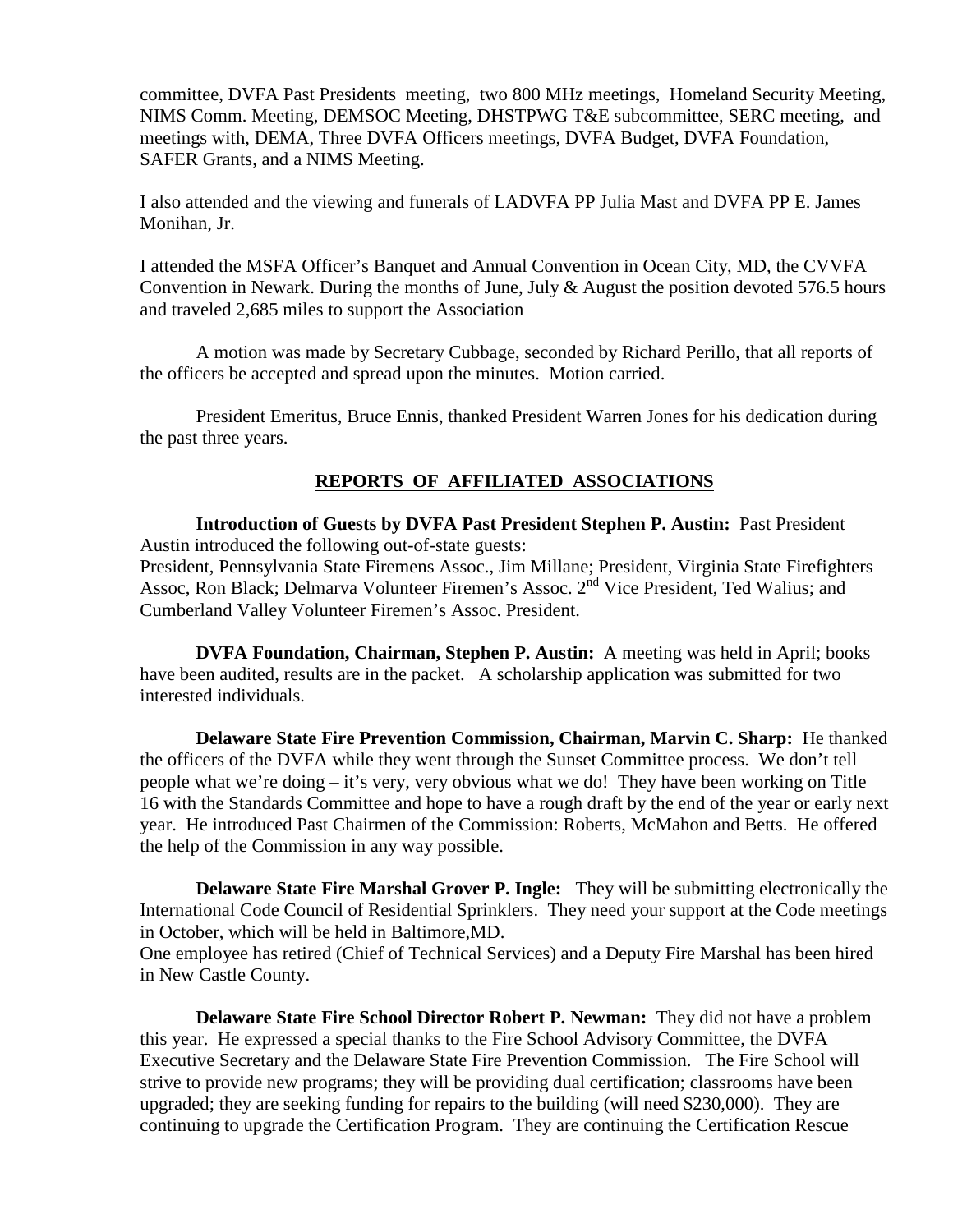Programs for EMT's. There are 1,204 certified EMT's in Delaware; over 90% maintain the national registry. There are over 700 first responders in Delaware. They will be adding additional EMT Programs and EVO classes, vehicle rescue programs, HAZMAT response programs. They are trying to meet all requests. These are difficult economic times; however, they will continue to meet their mandate.

**Delaware Emergency Management Agency Director, Jamie Turner:** He thanked the members of the Association, Delaware State Fire Prevention Commission, Delaware State Fire School, Delaware State Fire Marshal. He reiterated that preparedness starts at the local level. A lot of procedures will be changing in the very near future.

**National Volunteer Fire Council Delegate, J. Allen Metheny:** One of their pet projects was the *Heart Healthy Program*, which is to help prevent heart disease. This program was funded last year; however, they would receive some private donations which keep it afloat. It is now being renewed. Re-authorization of the fire grant program – the 5 years is up. There is some controversy. The volunteer firefighters are due to lose millions of dollars from the Fire Grant. The Executive Secretary has secured grants from private organizations across the country. He feels they will survive.

**Delaware State Fire Chiefs Assoc. President, John P. Fox:** He introduced the officers of the Association and thanked the Association for its support.

**Delaware State Fire Police Assoc. President, Robert G. Stineman:** He thanked the Association for its support and complimented the officers for an excellent job.

**Delaware State Ambulance Association President, P.J. Gosch:** Looking forward to working with the Assoc. in the coming year.

**Mutual Relief Association Chairman, Wayne Fuller:** He announced the Conference meeting of the insurance program and mutual relief for the coming year.

## **COMMITTEE REPORTS**

**Credentials Committee Chairman, Charles W. Frampton:** 100% represented from Kent and Sussex Counties; 21 of 22 represented from New Castle County.

**USFA SAFER Grant/Wake-Up Delaware Chairman, Tom Mitten:** Close to 100,000 smoke detectors have been distributed in this state; have continued to be funded during the past 8 years; have a large amount of detectors and batteries. He reported that the *Fire Safety Minute* has been very successful and will be continued for the time being. They are preparing a statewide TV Commercial on "Wake Up Delaware" and is scheduled to air October 31 and November 1, 2009. They will have a "Wake-Up Delaware" presence on DVFA's website.

**DVFA Web Page, 1st Vice President & Web Master, Kevin Wilson:** He asked that everyone please keep your suggestions coming to the DVFA; they are now on Twitter and My Space and are directed toward young folks.

**Finance & Audit Chairman, George J. Pyott, Jr:** The books of the Assoc. have been audited by Book & Company and found to be in order. The proposed budget for 2010 has been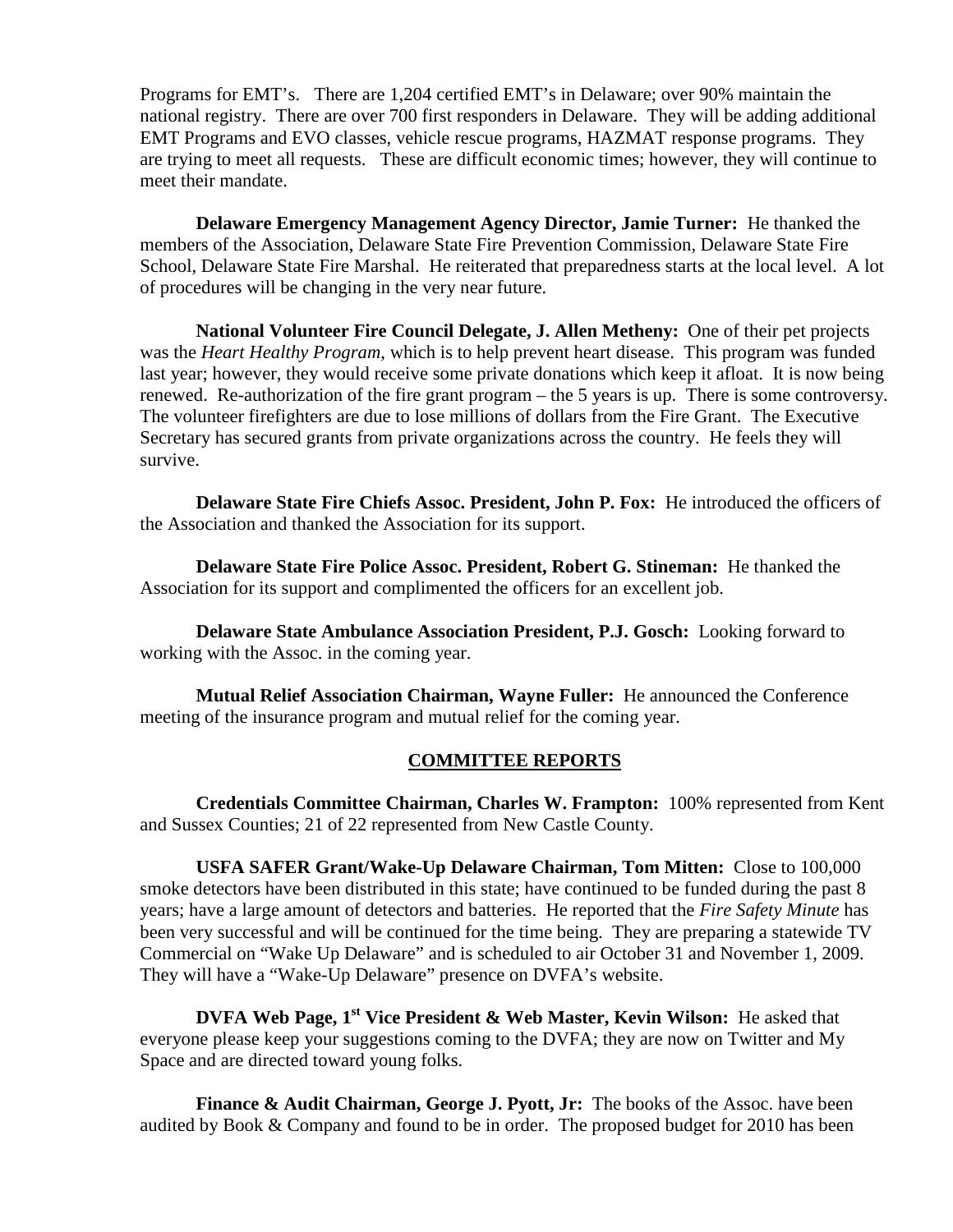submitted. There is an almost \$28,000 reduction. The budget was presented at the County meetings and explained to them at that time. He requested that the proposed budget be brought up under the proper order of business.

**Life Safety Committee Chairman, Guy Hudson:** He announced that the packets are ready.

**Delaware Fire Service News Publisher, Warren F. Jones:** He has not had time to work on the *Fire Service News*.

**Site Selection Chairman, Ted Doyle:** Past President Jasper Lakey questioned the cost of moving the conference to Dover Downs. Mr. Doyle announced that there is a difference in the room rate from \$109 at the Sheraton to \$130 at Dover Downs. Dover Downs will hold the \$130 rate for the next three years.

**By-Laws Chairman, Louis Amabili:** He announced that the By-Laws Committee is asking for a vote of changing the "Delaware Volunteer Firemen's Association" to "Delaware Volunteer Firefighters Association".

 Tom D'Alessandro acknowledged the members of the Conference Committee and thanked them for their service and dedication. He announced that a decision needs to be made at the Conference today about changing the name of the Association so that the Conference Committee can plan for the future.

# **NOMINATION OF OFFICERS**

**PRESIDENT:** Kevin L. Wilson, Clayton (letter received) Nominated by William R. Carrow, II, Fire Chief, Clayton, seconded by John M. Pridemore, President Clayton. A motion was made by Past President Jasper Lakey, seconded by Past President Ray Stevens, to close the nominations for President. Motion carried.

**FIRST VICE PRESIDENT:** William F. Tobin, Jr., Slaughter Beach (letter received) Nominated by Terry Jester, Fire Chief, Slaughter Beach, seconded by Robert Wechtenhiser, President, Slaughter Beach. A motion was made by John Townley, seconded by Clyde Luton, to close the nominations for First Vice President. Motion carried.

**SECOND VICE PRESIDENT:** Charles W. Frampton, Jr., Brandywine Hundred (letter received) Nominated by Richard T. Perillo, President, Brandywine Hundred, seconded by Thomas Finocchiano, Fire Chief, Brandywine Hundred. A motion was made by Past President Joseph Hojnicki , seconded by Past President Jasper Lakey, to close the nominations for Second Vice President. Motion carried.

**TREASURER:** J. Allen Metheny, Sr., Hartly (letter received) Nominated by Clarence R. O'Neal, Jr. Hartly, seconded by Paul Bullen, Hartly. A motion was made by Past President Jasper Lakey, seconded by George Pyott, to close the nominations for Treasurer. Motion carried.

**DIRECTOR, New Castle County (3 years):** Leslie E. McCourt, Mill Creek (letter received) Nominated by Past President Lawrence E. Mergenthaler, seconded by Fred Mergenthaler, Mill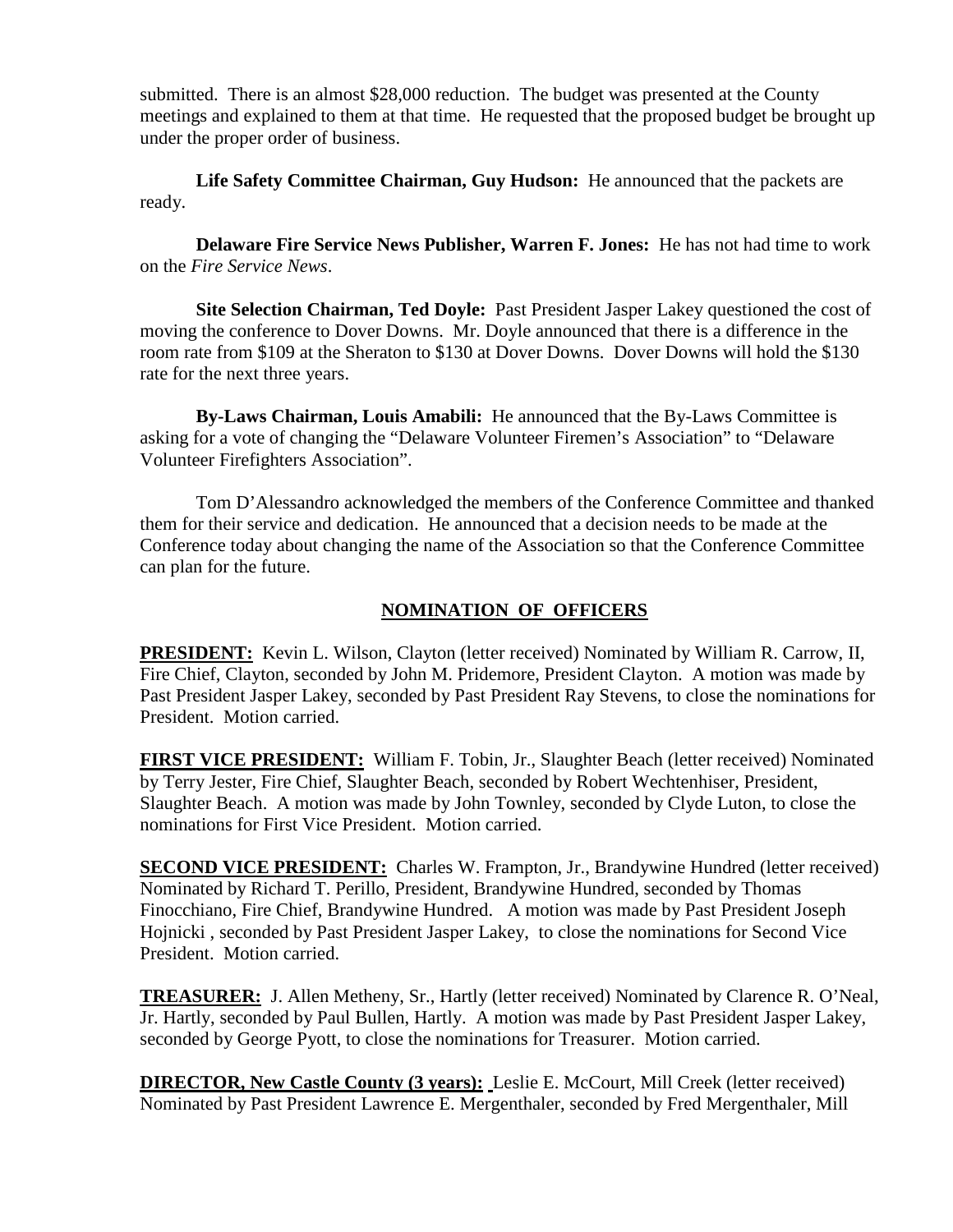Creek. A motion was made by James Barlow, seconded by Wally Poppe, to close the nominations for Director, New Castle County. Motion carried.

 A motion was made by Past President Lawrence Mergenthaler, seconded by Past President Joseph Hojnicki that the Secretary cast the ballot for all uncontested officers. Motion carried.

## **UNFINISHED BUSINESS**

None on the Secretary's desk

### **NEW BUSINESS**

 President Jones relinquished his Chair to First Vice President Wilson. President Jones noted that it has been a remarkable job and a remarkable year. Even during the low times, you have inspired him to do the best he can. He then submitted his following recommendations:

**Government Affairs:** Folks, the most important thing we can do is improve the relationships with the people who govern us. There are some among them who want to see the volunteer fire service go and a paid service take over. They are only a few. There are legislators who want to see us not be able to buy a fire truck or anything unless we do it under state purchasing by bid process. They again are a few. For the most part the legislators, I have talked to and heard about, want to see the Volunteer Fire Service remain. So I am making recommendations to improve that process.

1. Continue with the Government Affairs Committee and try to expand its base. Adopt and carry out all the recommendations from this committee.

2. Change the Association tax status from 501c3 to 501c4. This way is will be legal for the Executive Secretary, members of the Government Affairs Committee or legislative contacts to buy tickets to attend political events. If donations from Partners in Progress become a problem have them donate to the DVFA Foundation which should remain as 501c3.

3. More than ever, this year, I have heard things like "What does the DVFA do. I don't come to meetings because nothing gets accomplished. Why should I come to meetings? Then I listen to a friend who sincerely told me that his members just don't understand what the DVFA is for. If we don't find a way to change this or improve it, the DVFA will flounder and die. I am recommending that the President appoint a committee comprising of the past 3 Presidents of the DVFA and four present officers from each county to look into reorganizing the DVFA meetings structure and to Association itself to make it more attractive and cohesive for all Presidents and Fire Chiefs. After the presentation, Ron McLucas made a motion, seconded by Tony Guzzo, that the President's recommendations be brought up under the proper of business. Motion carried.

 George Pyott made a motion, seconded by Past President Frank King, that the proposed budget for 2010, as submitted by the Audit & Finance Committee, be adopted. Motion carried.

 Past President Ron Marvel made a motion, seconded by Jasper Lakey, to accept the Site Selection Committee's report, after which President Jones requested a roll call vote. The roll call vote revealed 70 yeas; 28 nays. Motion carried. Past President Ron Marvel made a motion, seconded by Charlie Boyer that the vote be effective at the September 2010 Conference. After the vote had been revealed, it was effective immediately.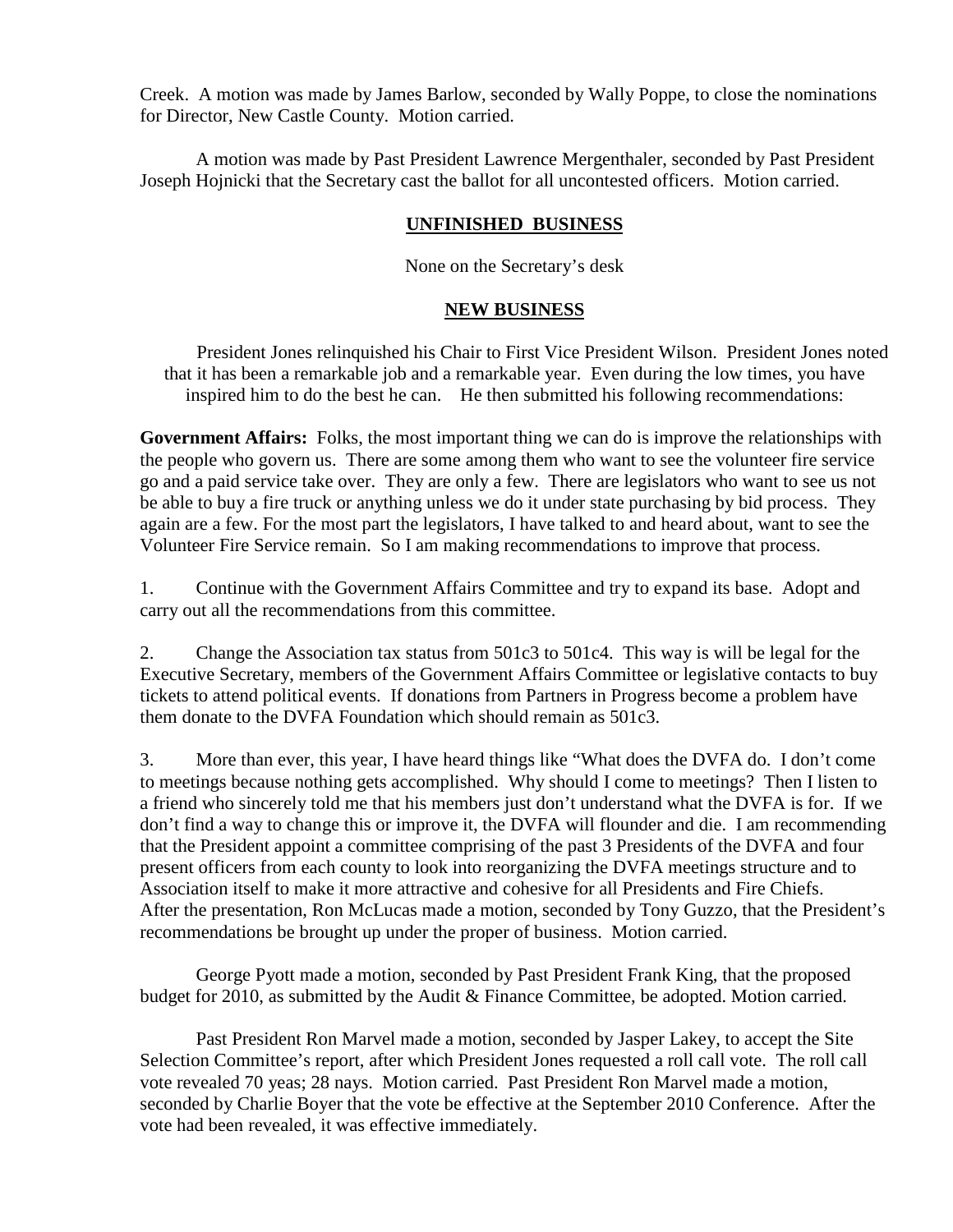Ted Doyle, Chairman, Site Selection Committee, recommended that the Conference be held at the Sheraton through 2013. Richard Wright made a motion, seconded by Charles Stevenson, to move the Conference to Dover Downs. Brian Shaw made a motion to table this motion and that a committee be formed to study this recommendation. At the request of New Castle County, a 10 minute recess was declared. After lengthy discussion, the motion was rescinded. Scott Bundek made a motion, seconded by Brian Shaw, to stay at the Sheraton. Motion carried. Bonnie Maloney (Greenwood) noted that we are constantly talking about money. Scott Bundek made a motion, seconded by Sean Christianson that a committee be established to understand what the Conference will consist of and then sign the contract for 2011. Motion carried.

 President Emeritus Louis Amabili, Chairman, By-Laws Committee, reported that the By-Laws Committee supported the name change of the Delaware Volunteer *Firemen's* Association to the Delaware Volunteer *Firefighters* Association.

Treasurer J. Allen Metheny, Sr. submitted the following bills for payment:

#### **PAYMENT OF BILLS**

 DVFA BILLS TO BE AUTHORIZED ON SEPTEMBER 17, 2009 PERIOD JUNE 12, 2009 THRU SEPTEMBER 12, 2009

PAY TO: BESCRIPTION AMOUNT

| <b>MELISSA KISER</b>             | $P/R$ 05-25-09 - 06-05-09        | $-973.58$    |
|----------------------------------|----------------------------------|--------------|
| JAMES L. CUBBAGE, JR.            | <b>MAY REIMB.</b>                | $-337.84$    |
| JAMES L. CUBBAGE JR.             | P/R MAY                          | $-3,195.91$  |
| <b>VERIZON</b>                   | <b>AIR CARD</b>                  | $-47.41$     |
|                                  | REIMBURSWEMENT - LEGISLATIVE     |              |
| JAMES L. CUBBAGE, JR.            | <b>EXPENSES</b>                  | $-3,100.00$  |
| <b>LLOYD MEMORIALS</b>           | ADD NAME TO MEMORIAL             | $-195.00$    |
| <b>CANNON FINANCIAL SERVICES</b> | COPIER SERVICE - INV. 9007010    | $-714.81$    |
| <b>FOREMOST PROMOTIONS</b>       | RISK WATCH INV. 58571            | $-142.00$    |
| DISNEY EDUCATIONAL PRODUCTS      | <b>RISK WATCH DATE 4-15-09</b>   | $-234.75$    |
| <b>TRI-STATE BATTERY</b>         | <b>BATTERIES</b>                 | $-2,472.00$  |
| <b>DOVER ELECTRIC SUPPLY</b>     | 3600 DETTECTORS INV. NO. 1130861 | $-11,988.00$ |
| <b>CROWN TROPHY</b>              | PLAQUE - INV. NO. 14017          | $-713.00$    |
| <b>GOODEN'S FLORAL SHOP</b>      | <b>PLANTER</b>                   | $-87.95$     |
| <b>WARREN JONES</b>              | <b>OFFICER EXP. REIMB.</b>       | $-3,500.00$  |
| <b>KEVIN L. WILSON</b>           | <b>OFFICER EXPENSE REIMB</b>     | $-1,500.00$  |
| WILLIAM F. TOBIN, JR.            | OFFICER EXPENSE REIMBURSEMENT    | $-1,500.00$  |
| <b>REV. BOB HUDSON</b>           | OFFICER EXPENSE REIMBURSEMENT    | $-250.00$    |
| <b>J. ALLEN METHENY</b>          | OFFICER EXPENSE REIMBURSEMENT    | $-2,000.00$  |
| <b>THERESE FLOWERS</b>           | <b>REIMB. EXPENSES FOR FORUM</b> | $-117.14$    |
| <b>CLAYTON FIRE CO., NO. 1</b>   | <b>REIMB. CFSI EXPENSE</b>       | $-125.86$    |
| <b>KEVIN L. WILSON</b>           | <b>REIMB. FOR EXPENSES CFSI</b>  | $-90.00$     |
| <b>GOODEN'S FLORAL SHOP</b>      | <b>MAST/KEISER ARRANGEMENTS</b>  | $-124.90$    |
| DELAWARE CHAMBER OF COMMERCE     | DUES-JAMES L. CUBBAGE, JR.       | $-319.00$    |
| WILMINGTON TRUST CO. VISA        | <b>VISA PAYMENT</b>              | $-555.10$    |
| SIGNS & SHAPES INT.              | <b>BALANCE DUE- SHIPPING</b>     | $-110.00$    |
|                                  |                                  |              |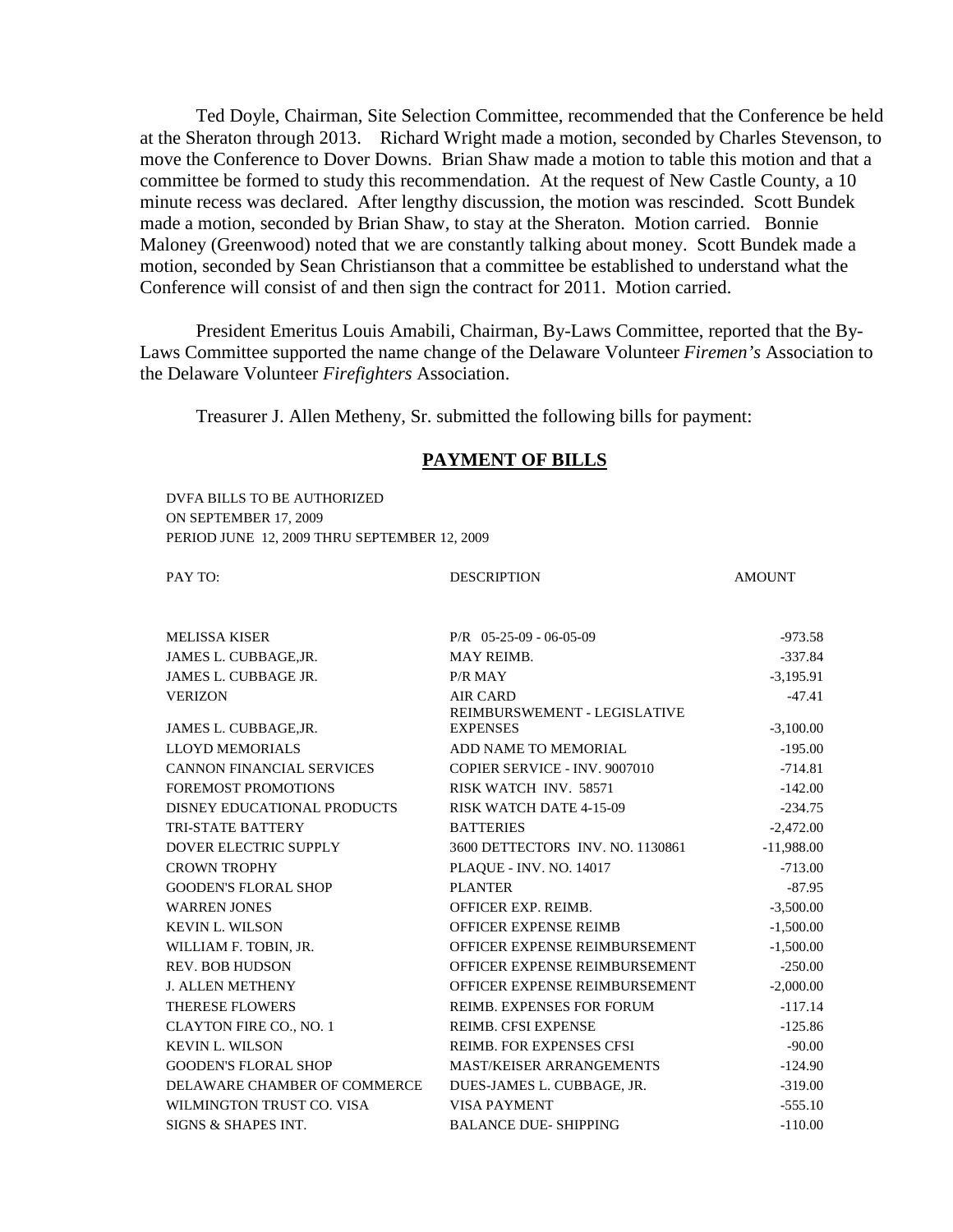| M & M TROPHIES                                | <b>SCHOLARSHIP AWARDS</b>           | $-713.43$    |
|-----------------------------------------------|-------------------------------------|--------------|
| M.R. KISER                                    | <b>JUNE CLEANING</b>                | $-100.00$    |
| WILMINGTON TRUST CO. TAXES                    | <b>TAXES JUNE</b>                   | $-1,868.71$  |
| <b>DIVISION OF REVENUE</b>                    | P/R TAXES APR - JUN 09              | $-814.43$    |
| <b>MELISSA KISER</b>                          | P/R 06-08-09 - 06-19-09             | $-1,044.42$  |
| THURMAN & HILDA ADAMS                         |                                     |              |
| <b>CHARITABLE FUND</b>                        | IN MEMORIAL                         | $-50.00$     |
| DAVID L. BONAR                                | SERVICES APR, MAY JUN 09            | $-1,500.00$  |
| <b>COMCAST CABLEVISION</b>                    | <b>JULY SERVICE</b>                 | $-89.00$     |
| <b>VERIZON</b>                                | <b>OFFICE PHONE</b>                 | $-199.94$    |
| <b>MELISSA KISER</b>                          | $P/R$ 06-22-09 - 07-03-09           | $-1,011.88$  |
| <b>VERIZON</b>                                | <b>AIR CARD</b>                     | $-47.41$     |
| <b>VERNON INGRAM</b>                          | JUL, AUG, SEPT 09 RENT              | $-1,425.00$  |
| DOMAIN RENEWAL GROUP                          | WEB NAME RENEWAL - 5 YRS            | $-95.00$     |
| DELMARVA BROADCASTING CO.                     | WUD AD. MAY 09                      | $-4,250.00$  |
| <b>FOREMOST PROMOTIONS</b>                    | RISK WATCH INV. 60845/61924         | $-15,216.92$ |
| JAMES L. CUBBAGE, JR                          |                                     | $-586.81$    |
| AT & T                                        | <b>JUNE/JULY BILL</b>               | $-71.62$     |
| JAMES L. CUBBAGE, JR.<br><b>MELISSA KISER</b> | $P/R$ JUNE 09                       | $-3,195.91$  |
| CANNON BUSINESS SOLUTIONS EAST,               | $P/R$ 07-06-09 - -7-17-09           | $-1,017.65$  |
| <b>INC</b>                                    | <b>SUPPLIES</b>                     | $-178.16$    |
| <b>CAROL WALTON</b>                           | <b>EXPENSES CISM TRNG</b>           | $-192.17$    |
| <b>VERIZON</b>                                | <b>OFFICE PHONE</b>                 | $-199.95$    |
| <b>COMCAST CABLEVISION</b>                    | <b>AUGUST SERVICE</b>               | $-89.00$     |
| WILMINGTON TRUST CO. VISA                     | <b>VISA PAYMENT</b>                 | $-3,444.81$  |
| <b>MELISSA KISER</b>                          | $P/R - 7 - 20 - 09 - -7 - 31 - 09$  | $-1,050.19$  |
| M.R. KISER<br>CONGRESSIONAL FIRE SERVICE      | <b>JULY CLEANING</b>                | $-125.00$    |
| <b>INSTITUTE</b>                              | <b>HOME RUN PACKAGE</b>             | $-800.00$    |
| <b>ICISF</b>                                  | <b>CISM CONF MATERIALS</b>          | $-469.00$    |
| <b>VERIZON</b>                                | <b>AIR CARD</b>                     | $-47.41$     |
| AT & T                                        | <b>AUGUST BILL</b>                  | $-24.78$     |
| CANNON BUSINESS SOLUTIONS, INC                | INV. NO. 4002457188                 | $-178.16$    |
| <b>BULLDOG BANNER &amp; SIGN CO.</b>          | INV. #12177                         | $-4,855.00$  |
| DRILIQUID STUDIO, INC                         | INV. NO. 6879                       | $-9,978.90$  |
| <b>BRANDYWINE GRAPHICS</b>                    | INV. NOS. 53002/3 MAILERS/BROCHURES | $-16,757.00$ |
| DELMARVA BROADCASTING CO.                     | WUD AD. THRU JANUARY 2010           | $-31,000.00$ |
| <b>HOLA DELAWARE LLC</b>                      | WUD ADS INV. NO. 777                | $-2,500.00$  |
| <b>CREATIVE MEDIA GROUP</b>                   | WUD CAMPAIGN/CABLE AIRTIME          | $-15,300.00$ |
| STONEHOUSE MEDIA INC.                         | SAFE-T BEAR IN SPANISH              | $-10,240.50$ |
| DOVER ELECTRIC SUPPLY                         | 14424 SMOKE DET/3174 CO DET         | $-98,022.42$ |
| WILMINGTON TRUST CO. TAXES                    | <b>TAXES JULY</b>                   | $-1,889.62$  |
| JAMES L. CUBBAGE, JR.                         | REIMBURSWEMENT - EXPENSES           | $-695.14$    |
| JAMES L. CUBBAGE, JR.                         | P/R JULY 09                         | $-3,195.91$  |
| DVFA CONF. FUND                               | ASSESSMENT FOR 09 CONFERENCE        | $-61,500.00$ |
| <b>MELISSA KISER</b>                          | $P/R - 08 - 03 - 09 - 08 - 14 - 09$ | $-1,017.65$  |
| <b>SUSSEX PRINTING CORP.</b>                  | <b>PACKETS</b>                      | $-2,700.15$  |
| TRI-STATE BATTERY                             | <b>BATTERIES</b>                    | $-7,694.10$  |
| <b>DVFA FOUNDATION</b>                        |                                     | $-4,000.00$  |
| WILMINGTON TRUST CO. VISA                     | <b>VISA PAYMENT</b>                 | $-1,315.74$  |
| <b>COMCAST CABLEVISION</b>                    | <b>SEPT. SERVICE</b>                | $-89.00$     |
| <b>VERIZON</b>                                | <b>OFFICE PHONE</b>                 | $-210.09$    |
| <b>CANNON FINANCIAL SERVICES</b>              | COPIER SERVICE - INV. 9186545       | $-259.51$    |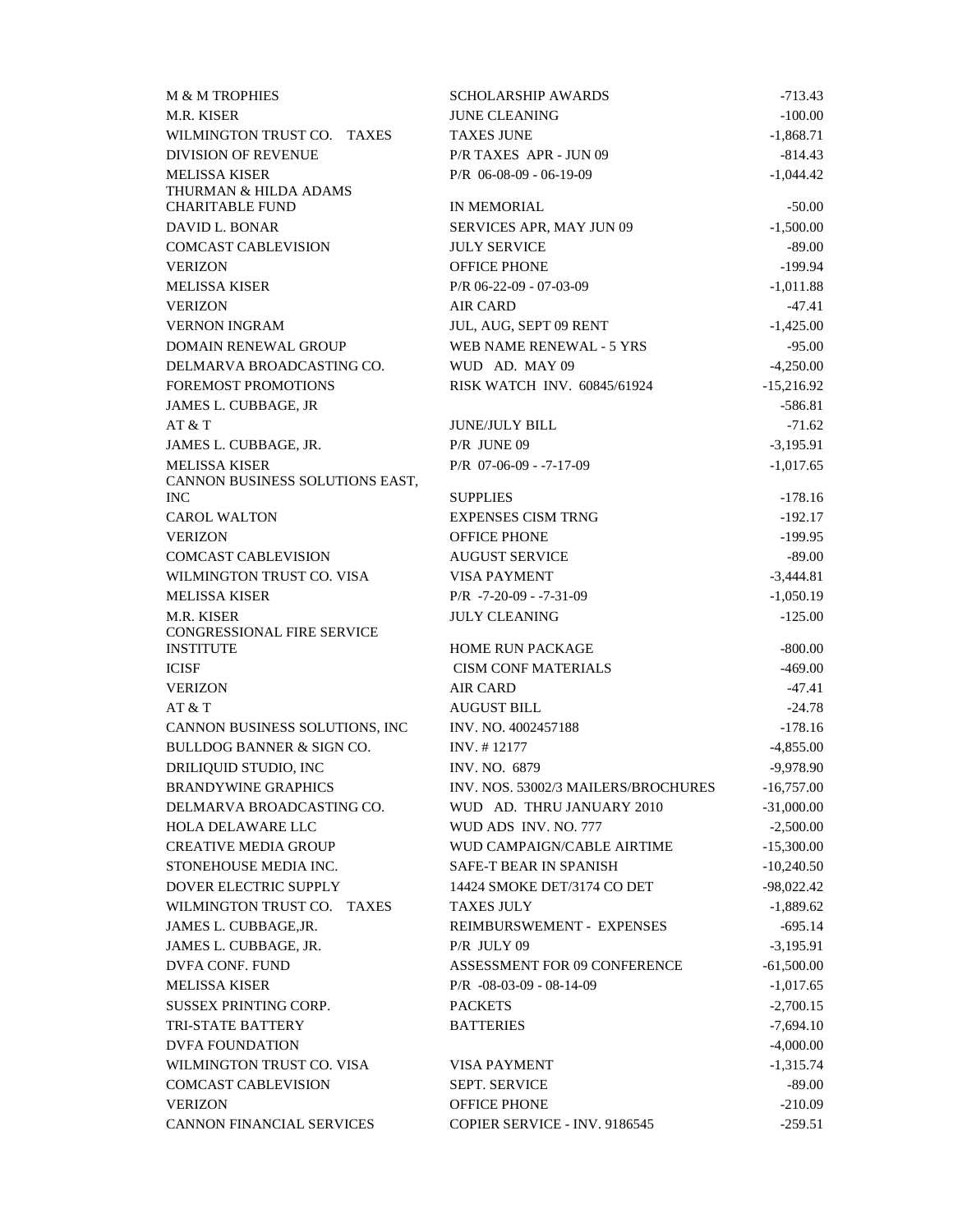| ROGERS GRAPHICS, INC.            | <b>INV. 26511</b>                | $-145.00$     |
|----------------------------------|----------------------------------|---------------|
| <b>M.R. KISER</b>                | AUGUST CLEANING                  | $-100.00$     |
| <b>CANNON FINANCIAL SERVICES</b> | COPIER SERVICE - INV. 9186545    | $-259.51$     |
| <b>MELISSA KISER</b>             | $P/R$ 08-17-09 - 08-28-09        | $-1.037.42$   |
| WILMINGTON TRUST CO. TAXES       | <b>TAXES AUGUST</b>              | $-1,887.35$   |
| JAMES L. CUBBAGE, JR.            | <b>REIMBURSWEMENT - EXPENSES</b> | $-369.17$     |
|                                  |                                  | $-351,510.19$ |
|                                  |                                  |               |
|                                  |                                  | $-351,510.19$ |
|                                  |                                  |               |
|                                  |                                  | -351,510.19   |

 Rich Ridgeway made a motion, seconded by Charles Stevenson, to pay the bills of the Association. Motion carried.

### **GOOD OF THE ASSOCIATION**

 Past President Lawrence Mergenthaler, Chairman, Firemens Memorial reported that nine (9) names will be added to the memorial. First Vice President Wilson reported that the names have been submitted to the engraver.

 David Bonar, Consultant for Public Relations, congratulated President Jones and the Conference Committee for an outstanding conference. There is a collection of T-shirts, sweat shirts, sweat undergarments, etc. for wounded warriors that he would like to see the fire stations participate in also. Past President Lakey thanked Mr. Bonar for publicizing this Conference and also for the great job he is doing for the fire service in Delaware.

 Robert Sutton, asked that the Government Affairs Committee be acknowledged for their work, that everyone get involved and support this committee.

 There being no further business, Past President Ike Guessford made a motion, seconded by Past President Roland Neeman, that this Conference be in recess until 0830 hours, September 18 for the Memorial Service. Motion carried. Pastor Robert Hudson offered the benediction. The business meting recessed at 2:00 p.m.

……………………………………………………………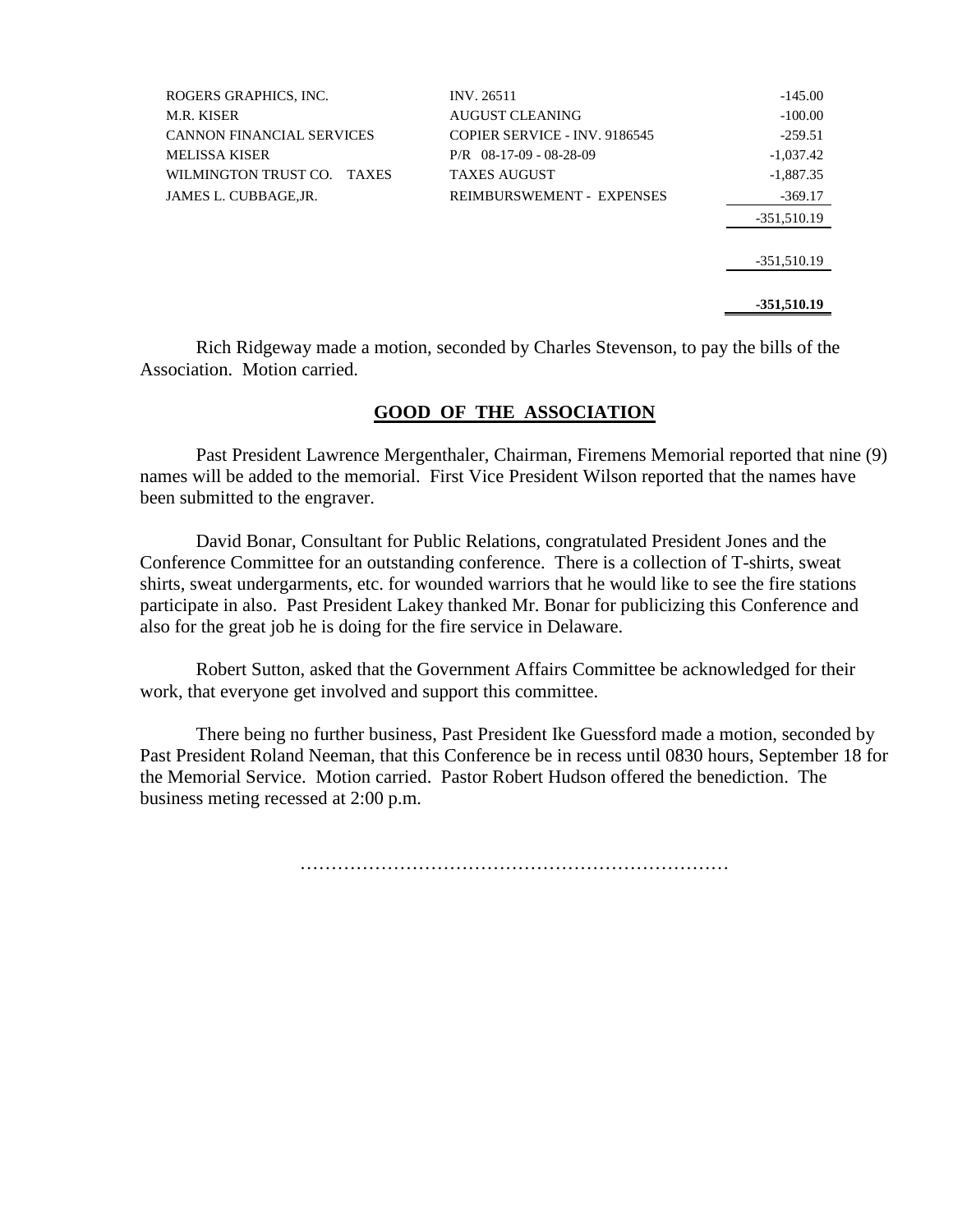**The 89th Annual** 

## **DELAWARE VOLUNTEER FIREMEN'S ASSOCIATION**

#### **MEMORIAL SERVICE**

**Friday, September 18 2009 8:30 a.m.** 

**The Sheraton Conference Center Dover, Delaware** 

## **IN MEMORY OF OUR FIREFIGHTERS AND LADIES AUXILIARY MEMBERS**

**OPENING REMARKS Grover P. Ingle,** *Master of Ceremonies* 

**INVOCATION Pastor Robert Hudson,** *Chaplain,* **DVFA** 

> **CHORAL ARRANGEMENT DVFA & LADVFA Choir O Lord I Pray (Arranged by Brett Michaels)**

**WORDS OF COMFORT June Wagner,** *Chaplain,* **Ladies Luxiliary DVFA Pastor Robert Hudson,** *Chaplain,* **DVFA** 

**UNVEILING OF THE CROSSES Warren Jones,** *President,* **DVFA Carol Walton,** *President***, Ladies Auxiliary DVFA John P. Fox,** *President***, State Fire Chiefs Association Robert G. Stineman,** *President***, State Fire Police Association Charles Evans, Jr.,** *President***, State Ambulance Association** 

**CHORAL ARRANGEMENT God of Grace (Arranged by Tom Fettke)** 

**READINGS BY THE LADIES AUXILIARY PRESIDENTS Carol Walton,** *President,* **Ladies Auxiliary DVFA Jackie Guzzo,** *President***, Ladies Auxiliary New Castle County Diane Severson,** *President***, Ladies Auxiliary Kent County Karen Workman,** *President***, Ladies Auxiliary Sussex County**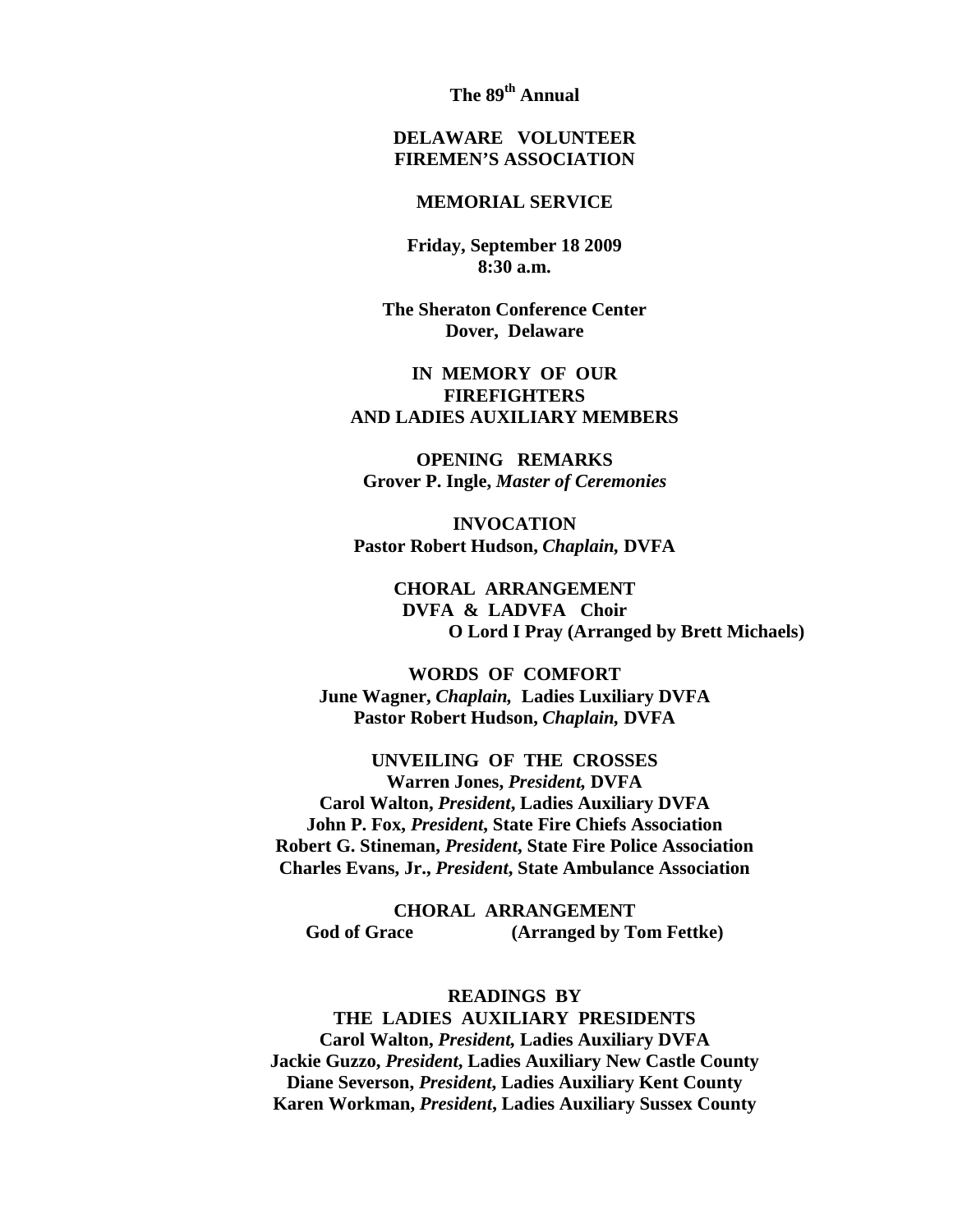**CHORAL ARRANGEMENT Go in Peace (Arranged by Sarah Hart)** 

### **INTRODUCTION OF THE MEMORAIL PRESENTATION**

**Virginia Yeager,** *Secretary***, Ladies Auxiliary DVFA James L. Cubbage, Jr.,** *Executive Secretary***, DVFA** 

> **THE MEMORIAL PANORAMA Edited and Produced by: Delaware State Fire School**

## **MOMENT OF SILENCE**

**TAPS** 

**BENEDICTION June Wagner,** *Chaplain***, Ladies Auxiliary DVFA** 

> **MUSICAL SELECTION Multi-jurisdictional Pipe and Drum**

> > **RECESSIONAL**

**……………………………………………….**

**DVFA LUNCHEON Friday, September 18, 2009 Champagne Ballroom – Sheraton Dover Hotel Dover, DE**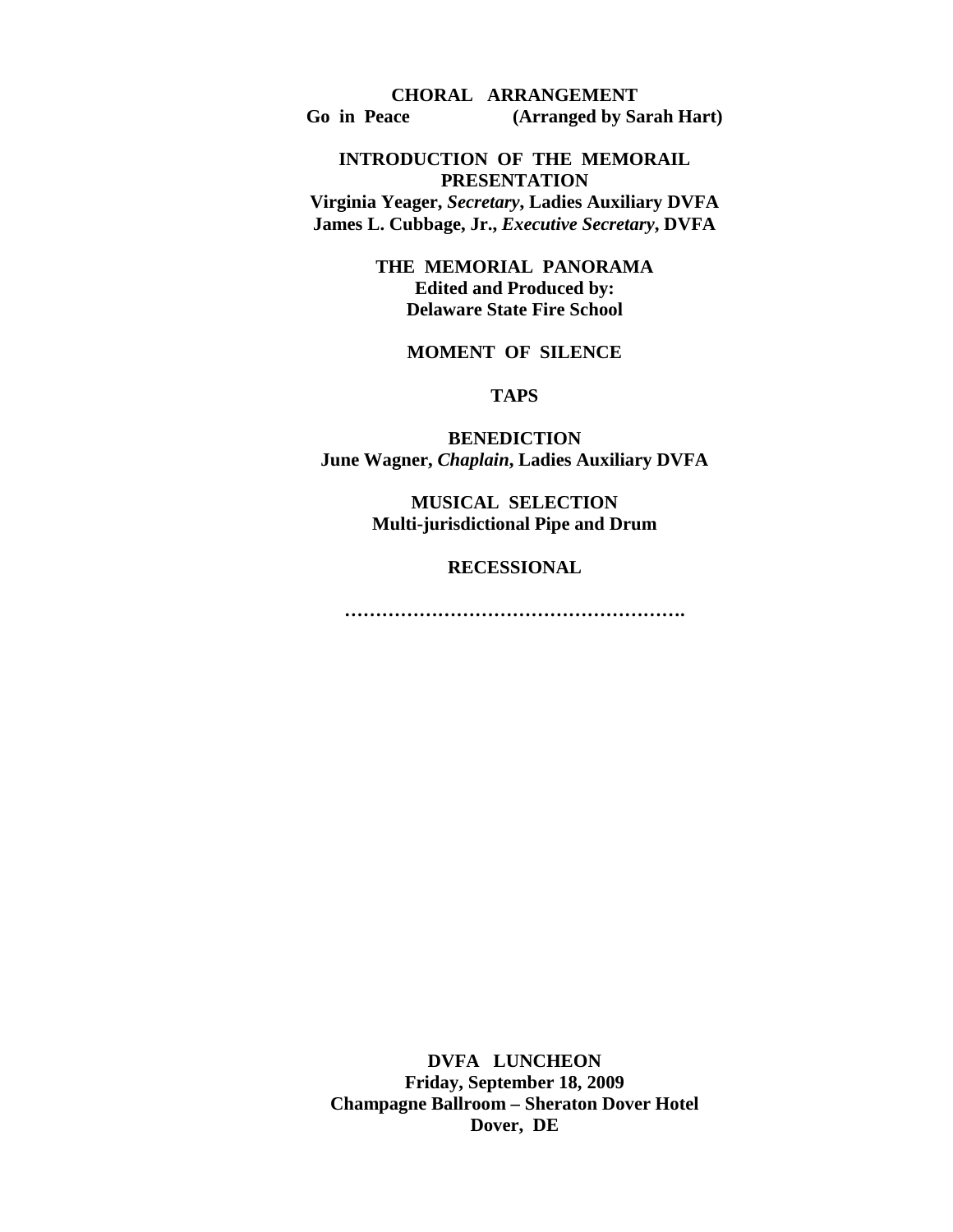Past President and Master of Ceremonies Stephen P. Austin welcomed all in attendance to the 2009 Annual DVFA luncheon. Mr. Austin announced that this luncheon was dedicated to the memory of E. Reynolds Bradley and Norman Tate. The invocation was offered by Rev. Robert Hudson, followed by the pledge of allegiance, which was led by Past President Clarence Schwatka. Jeff Buckworth, Citizens Bank, presented a check to the Association in the amount of \$10,000. Tom D'Allessandro announced that the LADVFA has challenged the DVFA to meet their donation. At that time, baskets were circulated to each table, the results of which will be donated to the *International Fallen Firefighters Association* and the *DVFA Foundation.*

 Distinguished guests in attendance: Senators Bonini, Bushweller, Cook, Ennis, Hall-Long; Representatives Bennett, Carson, Gilligan, Lee, Mitchell, Outten, Scott, Short, Walls; Kent County Levy Court members, Angel, Banta, Brode, Ennis; Sussex County Council members, Phillips, Rogers, Vincent; Col. Coupe, Delaware State Police; Mayor, City of Dover, Carlton Carey; and Chris Coons, New Castle County Executive.

 Governor Markell wanted to express how grateful he is for keeping Delaware safe. He recently signed HB 204, known as the "Michelle Smith Law". This is about a real person with a real family. He wants to help the fire service. State tax on insurance premiums has been reduced. The other support to the fire service was the Grant-in-Aid. These decisions were not easy to make. He stopped programs, relied on stimulus money; he will continue discussions with the fire service within the next couple of weeks. He is doing everything he can to get things moving again. It has been overwhelming with grieving and despair in the loss of Chad Spicer, the Georgetown police officer who recently lost his life in the line of duty. He paid homage to the first responders.

 Senator Carper: The job of the paramedics, police officers, and firefighters is to help people. The support that the families receive is nothing short of remarkable. People throughout the world reach out to the families who have lost loved ones. He feels that we are starting to come back. And, in the words of Satchell Paige: "How old would you be if you didn't know how old you were". Live each day as if it is your last!

 Congressman Castle stated that "we simply cannot thank you enough for all that you do"! Without your courage, we would not have the great safety that we have in Delaware. Thank you for your perseverance in tough times, as well as good times. You have meant so much to the State of Delaware. He then presented President Warren Jones with a copy of the Congressional Record in which Mr. Jones was praised for his outstanding work and dedication to the fire service. He also thanked  $1<sup>st</sup>$  Vice President Wilson for the great work he has done in previous years and know that he will continue to do so during the coming year.

 President Wally Poppe, Delaware City Volunteer Fire Co. and Past President, DVFA, Jasper Lakey announced that Motorola has donated four (4) tickets to the Nascar race and four (4) tickets to the family of Michelle Smith.

 Mr. Austin then recognized the members and staff of the Delaware State Fire Prevention Commission, the State Fire Marshal's Office, the State Fire School, DEMA Director, Jamie Turner; officers of NSFA and delegations from Cumberland Valley Fire Co., and the Pennsylvania State Firemen's Assoc.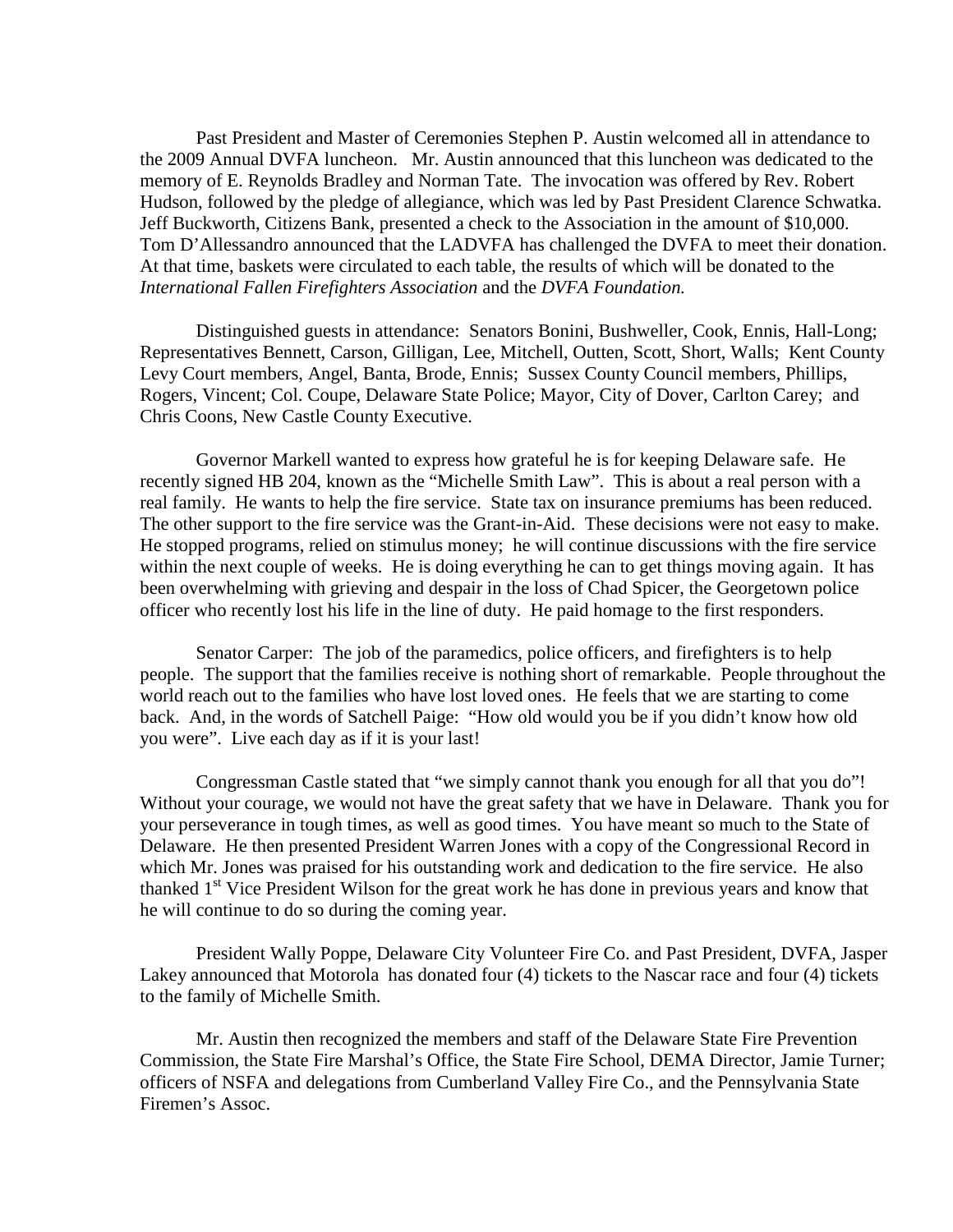Senator Kauffman stated that one of the things that is second to none is the Delaware fire service. What you do is so incredibly important. It is impossible to tell you how much he appreciates what you have done. Our troops in Iraq and Afghanistan are so incredibly competent. They are there for our country. The fact that they are involved in public service is a great, great feeling. When he talked to the Spicer family, there is no worse thing that can happen than to lose one's own. He will do whatever he can to help you do what you do.

 Lt. Gov. Matt Denn stated that he can't remember a time in our history when we have had so many tragedies in a such a short period of time. We owe our thanks to you. His goal is to come back in 365 days, and publicly honor the two people who lost their lives so tragically.

 Bill Webb, CSFI Director, noted that they will be working to get funding out to the fire service. That is their job in Washington and to make our job easier to provide you with the equipment that you need. He then presented President Warren Jones with a token of their appreciation and also presented an award to the Association in memory of Past President E. James Monihan. He also made a small presentation of a plaque his son had prepared for the Delaware fire service.

 A delegation from the Maryland State Firemen's Assoc. stated that they have a wonderful relationship with the State of Delaware. They share common ground and common goals. They then presented President Jones with a copy of the "History of the Maryland Fire Service" and several mementos of the State of Maryland.

 Mr. D'Alessandro announced that \$1,535 had been raised for the *National Fallen Firefighters Memorial* and for the *DVFA Foundation.* He also noted that all t-shirts, sweat shirts, etc. that are leftover from the Conference will be donated to the wounded soldiers overseas.

 Robert Stineman, Past President, Delaware State Fire Police, presented Past President, DVFA with a plaque thanking him for his outstanding work and dedication in securing funding for improving highway safety to all first responders.

 President Warren Jones thanked everyone for their support during the past year. He feels this coming year will be a very positive year if we all work together. It has been a pleasure serving the DVFA.

 There being no further business, Treasurer, J. Allen Metheny offered the benediction. The luncheon was concluded at 2:00 p.m.

………………………………………………………………

### **JOINT INSTALLATION OF OFFICERS**

### **DVFA and LADVFA**

5:30 P.M.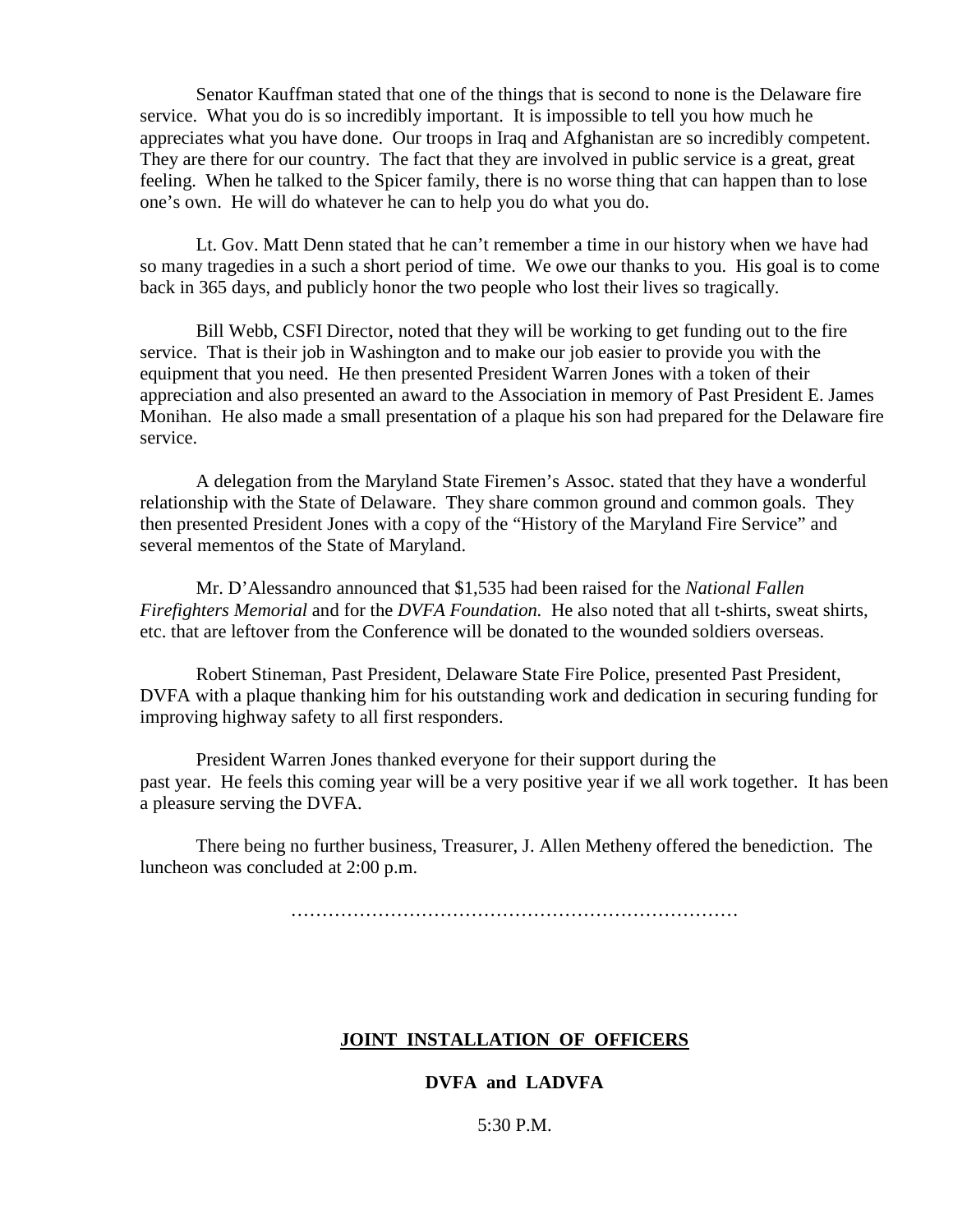Friday, September 18, 2009 Sheraton Inn, Dover, Delaware

#### **Master of Ceremonies**

Edward "Mike" Rush, Jr. Stair Guards: Ashley Wilson Alex Carrow

## **Processional and Introduction of Officers**

#### **DVFA Escorted by**

| President, Warren Jones                                | Wife, Rosemary |
|--------------------------------------------------------|----------------|
| President-elect, Kevin Wilson                          | Wife, Pam      |
| 1 <sup>st</sup> Vice President-elect, William Tobin    | Wife, Elaine   |
| 2 <sup>nd</sup> Vice President-elect, Charles Frampton | Wife, Ann      |
| Treasurer, J. Allen Metheny                            | Wife, Barbara  |
| Director, New Castle County, Les McCourt               | Jackie Guzzo   |
| Director, Sussex County, Past President Ron Marvel     | Wife, Joan     |
|                                                        |                |

| President, Carol Walton                                      |
|--------------------------------------------------------------|
| President-elect, Lorraine Madden                             |
| 1 <sup>st</sup> Vice President-elect, Janice Marvel          |
| 2 <sup>nd</sup> Vice President-elect, Ann Marie Kristopolski |
| Secretary, Jane Williams                                     |
| <b>Assistant Secretary, Karen Gebhart</b>                    |
| Treasurer, Kim Figgs                                         |
| <b>Assistant Treasurer, Lois Pierson</b>                     |
| <b>Installing Marshal</b>                                    |
| <b>Installing Chaplain</b>                                   |

### **LADVFA Escorted by**

Husband, Bill Son, Richard Mother, Ursula Hudson Joanne Catalino Husband, Ray Louis Amabili Mother, Joyce Husband, Donald Past President, Barbara Metheny June Wagner

 Presidents Jones and Walton called their respective associations back to order. The pledge of allegiance was led by Ashley Wilson. The invocation was offered by Rev. Robert Hudson. Mr. Rush then recognized all Past Presidents of the DVFA and LADVFA.

 President Walton offered the following closing remarks: It has been an exciting year and it was a pleasure serving the LADVFA. She thanked all the fire companies and their auxiliaries for their hospitality and support during this past year. She also thanked Elsmere Volunteer Fire Co., their Ladies Auxiliary, New Castle County Firemen's Assoc., her family and especially her mother.

 President Jones congratulated President Walton for a great year. He then thanked his family. He would not have been able to pursue this without the support of them. He thanked the DVFA officers for their assistance. The highlight of this past year was the inaugural parade, the pride it made him feel and seeing history being made. It has been the best experience in his life, with the exception of the birth of his two children.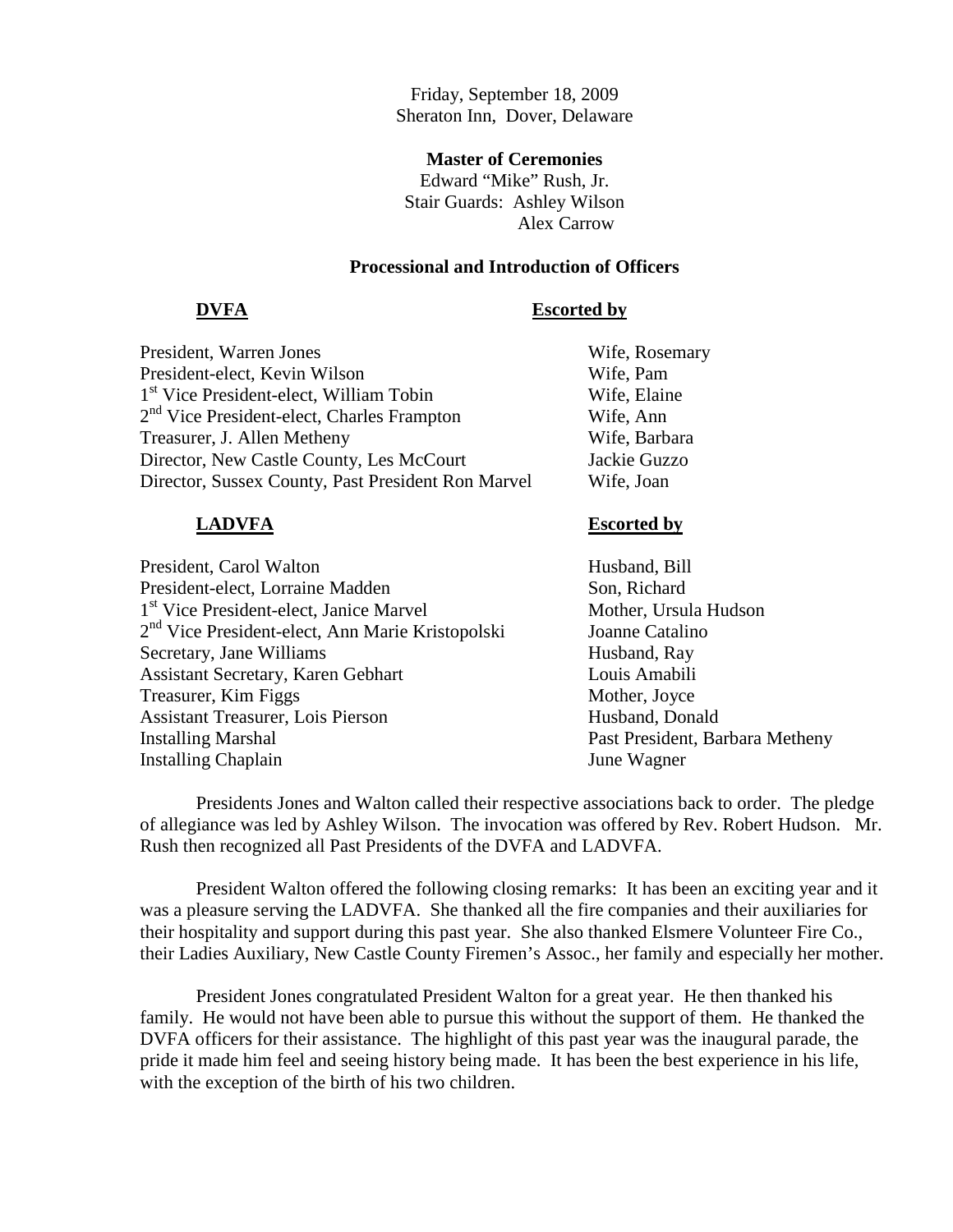LADVFA Past President Nancy Green installed the following officers for 2010: President, Lorraine Madden, who was pinned by her son, Richard; 1<sup>st</sup> Vice President, Janice Marvel, who was pinned by her mother, Ursula Hudson; 2nd Vice President Ann Marie Kristopolski, who was pinned by Joanne Catalino; Secretary, Jane Williams, who was pinned by her husband Ray; Assistant Secretary, Karen Gebhart, who was pinned by Lou Amabili; Treasurer, Kim Figgs, who was pinned by her mother, Joyce; and Assistant Treasurer, Lois Pierson, who was pinned by her husband, Donald.

 Past President Walton was then inducted into the Past Presidents' Club. Her husband, Bill presented her with her *Past President's* charm. Past President Walton then passed the gavel to President Lorraine Madden.

 James Everett Turner, III installed the following newly elected officers of the Delaware Volunteer *Firefighters* Association: President, Kevin Wilson, who was pinned by his wife, Pam; 1st Vice President, William Tobin, who was pinned by his wife, Elaine;  $2<sup>nd</sup>$  Vice President, Charles Frampton, who was pinned by his wife, Ann; Treasurer, J. Allen Metheny, who was pinned by his wife and Past President, LADVFA Barbara; Director, New Castle County, Leslie McCourt, who was pinned by Jackie Guzzo; Director, Sussex County, Ron Marvel, who was pinned by his wife, Joan.

The Past Presidents received their Past President's pin in honor of the year they served.

#### **Closing Remarks**

 President Lorraine Madden thanked her auxiliary, her fire company and her family for their support. Her parents instilled the fire service in her. A motion was made and seconded to adjourn Conference '09. Motion carried.

 President Wilson thanked everyone for attending the installation ceremony. He is dedicating his year to Past President and DVFA Secretary William R. (Ace) Carrow. He knows that he has big shoes to fill. He noted that he has two families: his personal family and his fire company family. Being Chief of fire company was the highlight of his career until tonight. The financial crises in the State was a low point. We will make sure we are stronger. The message to the public is "if not us, then who"! He then thanked Clayton Fire Co. and its auxiliary for their leadership and support, all the Past Presidents, his family his mother, Executive Secretary Cubbage and Jamie Turner for their guidance and leadership, his daughters, granddaughter and especially, his wife, Pam, for her guidance, support and permission. He could not have done this without her. She is the rock. He then thanked everyone for being here and together we can accomplish many goals.

 Mr. Rush then introduced Senator Dave McBride and Senator Bruce Ennis and thanked them for attending the installation ceremony.

 President Wilson entertained a motion to close Conference '09. A motion was made and seconded. Motion carried.

Rev. Hudson and June Wagner offered the benediction.

There being no further business Conference '09 was adjourned at 6:30 p.m.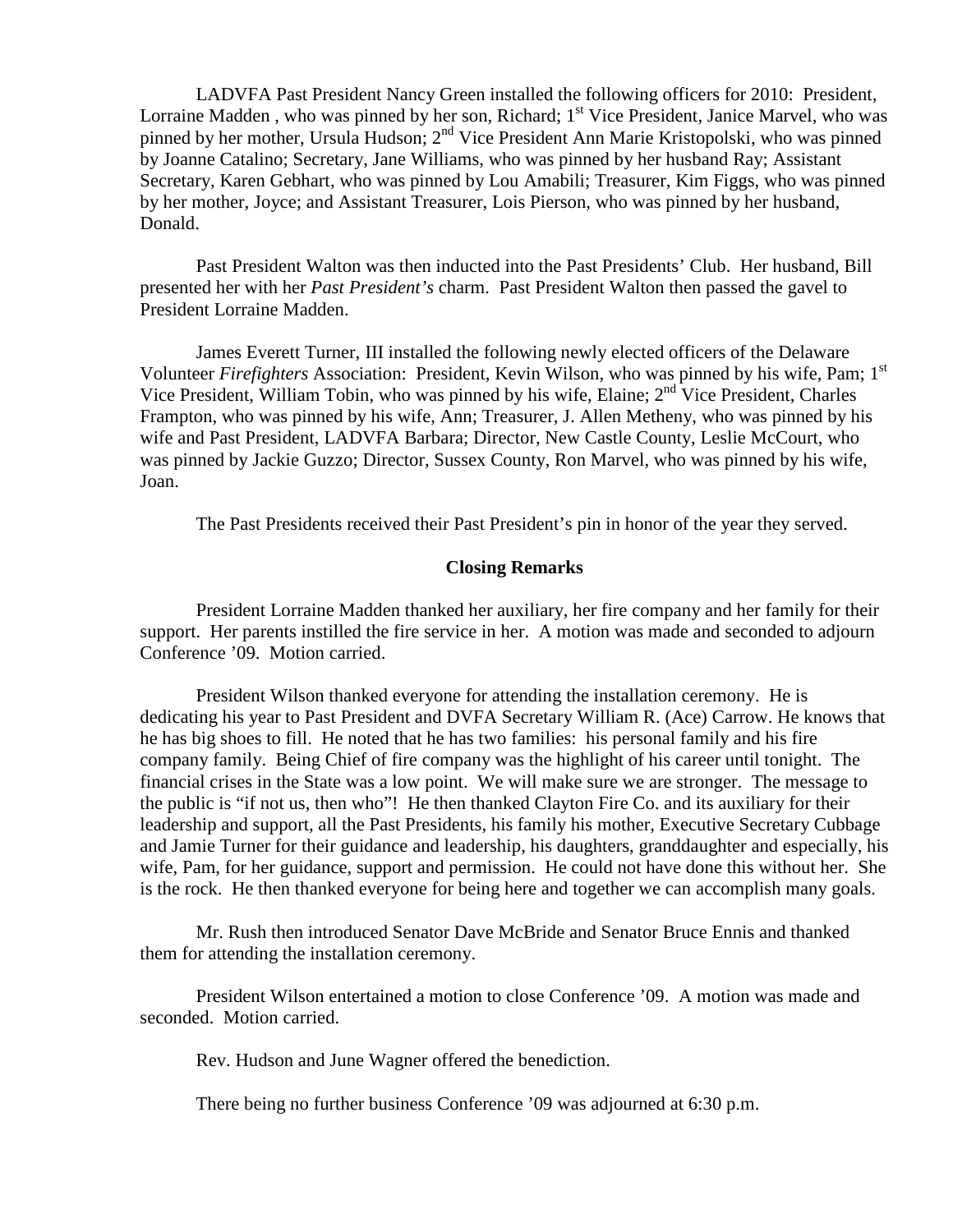**Dover Delaware Volunteer Firemen's Association Parade Results**  Sat. September 19, 2009 **Fire Company With Musical Unit Fire Company Without Musical Unit**  Best Appearing – Citizens Hose Best Appearing – Clayton 2nd Best Appearing - Odessa 2nd Best Appearing – Delaware City 3rd Best Appearing – Seaford 3rd Best Appearing - Harrington 4th Best Appearing – Elsmere 4th Best Appearing – Cheswold 5th Best Appearing –Five Point 5th Best Appearing - Hartly 6th Best Appearing – Wilmington Manor 6th Best Appearing – Atena 7th Best Appearing – Robbins Hose 7th Best Appearing – Bowers 8th Best Appearing – none 8th Best Appearing - Minquindale **Ladies Auxillary Marching Unit**  Best Appearing – Minquadale **Fire Company Color Guard**  2nd Best Appearing – Little Creek Best Appearing – Citizens Hose 3rd Best Appearing – Bridgeville 2nd Best Appearing – Delaware City 4th Best Appearing – Elsmere 3rd Best Appearing – Odessa 5th Best Appearing – Seaford 6th Best Appearing – Delaware City 7th Best Appearing – Cheswold **Non School Bands**  8th Best Appearing - Bowers Best Appearing – Citizens Hose 2nd best Appearing – Delaware Pipes & Drums 3rd Best Appearing – J.F. Nicoll Fife & Drum **Antique Pumper (pre 1951)**  Best Appearing – Bridgeville 2nd Best Appearing – Frederica **School Bands**  3rd Best Appearing – Citizens Hose Best Appearing – Dover High School 4th Best Appearing – Dover 2nd Best Appearing – Delaware Pipes & Drum 5th Best Appearing – Odessa 3rd Best Appearing – none 6th Best Appearing – Hochessin **Best Drum Major**  Delaware Pipes & Drums **Pumpers (1951-1980)**  Best Appearing – Hartly 2nd Best Appearing – none **Best Drum Majorette**  3rd Best Appearing – none Delaware Military Academy **Best Delaware Fire Apparatus ( any category) Pumpers (1981 – Present)** Citizens Hose - Aerial Best Appearing – Delaware City 2nd Best Appearing – Hartly **Best Hand Drawn Antiqe (Pulled)**  3rd Best Appearing – Harrington none 4th Best Appearing – Leipsic 5th Best Appearing – Milton 6th Best Appearing – Brandywine **Rescue Pumper/Rescue**  Best Appearing – Citizens Hose Best Appearing – Clayton 2nd Best Appearing – Odessa 2nd Best Appearing – Citzens Hose 3rd Best Appearing – Hartly 3rd Best Appearing – Elsmere 4th Best Appearing – Frederica